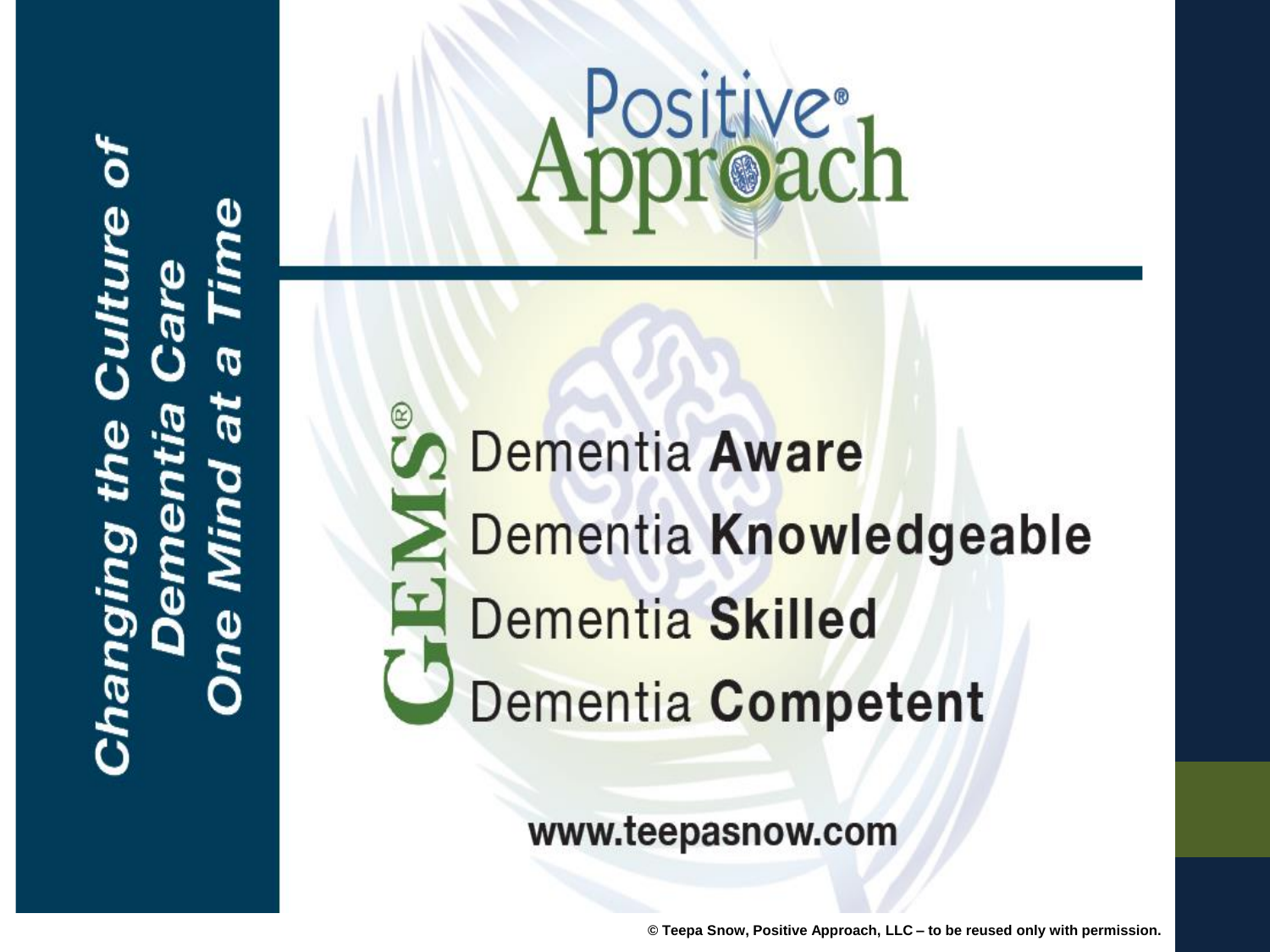

*Handouts are intended for personal use only.Any copyrighted materials or DVD content from Positive Approach, LLC (Teepa Snow) may be used for personal educational purposes only. This material may not be copied, sold or commercially exploited, and shall be used solely by the requesting individual.*

> Copyright 2017, All Rights Reserved Teepa Snow and Positive Approach® to Care Any redistribution or duplication, in whole or in part, is strictly prohibited, without the expressed written consent of Teepa Snow and Positive Approach, LLC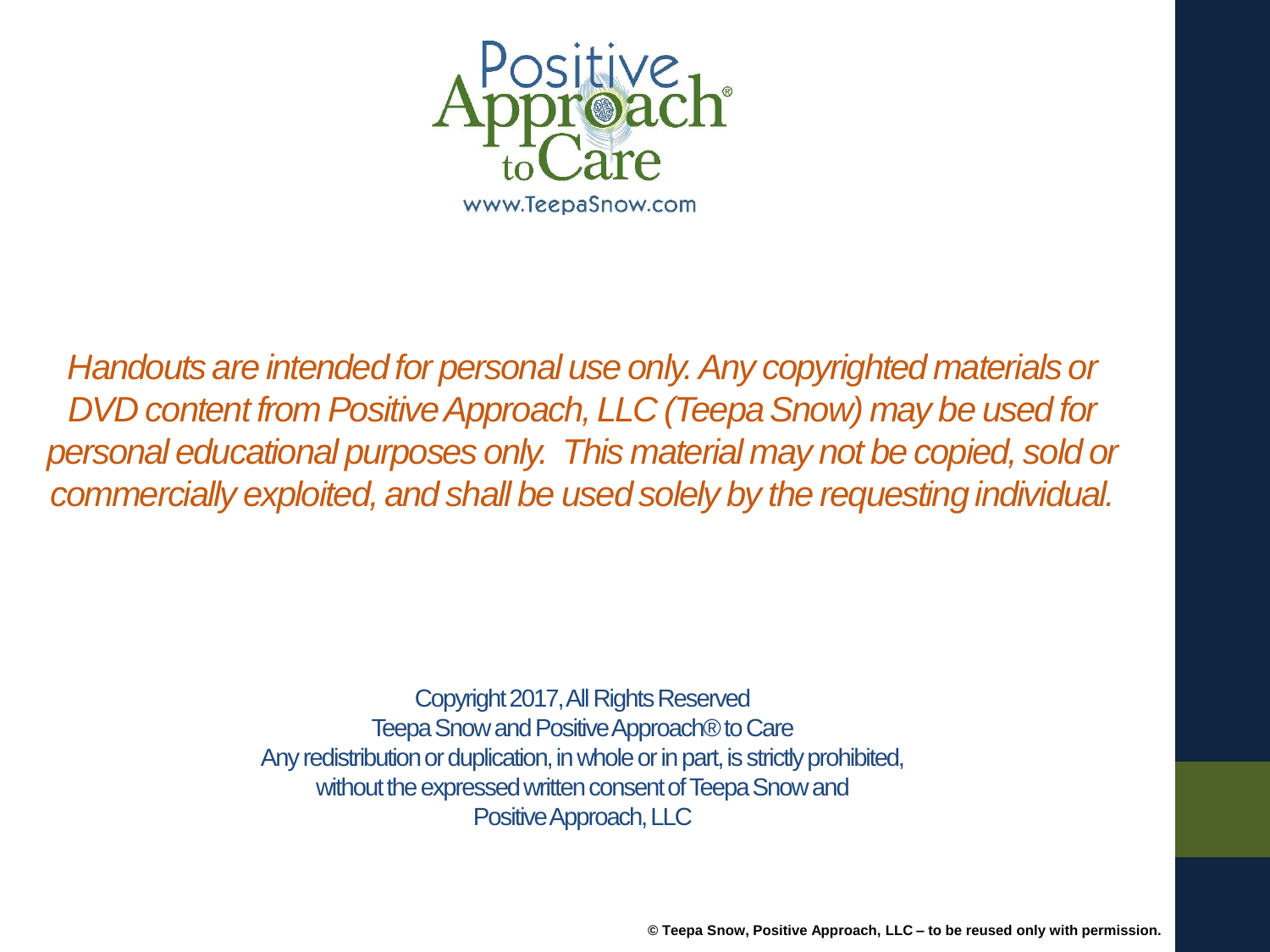

# **Navigating the Journey of Dementia**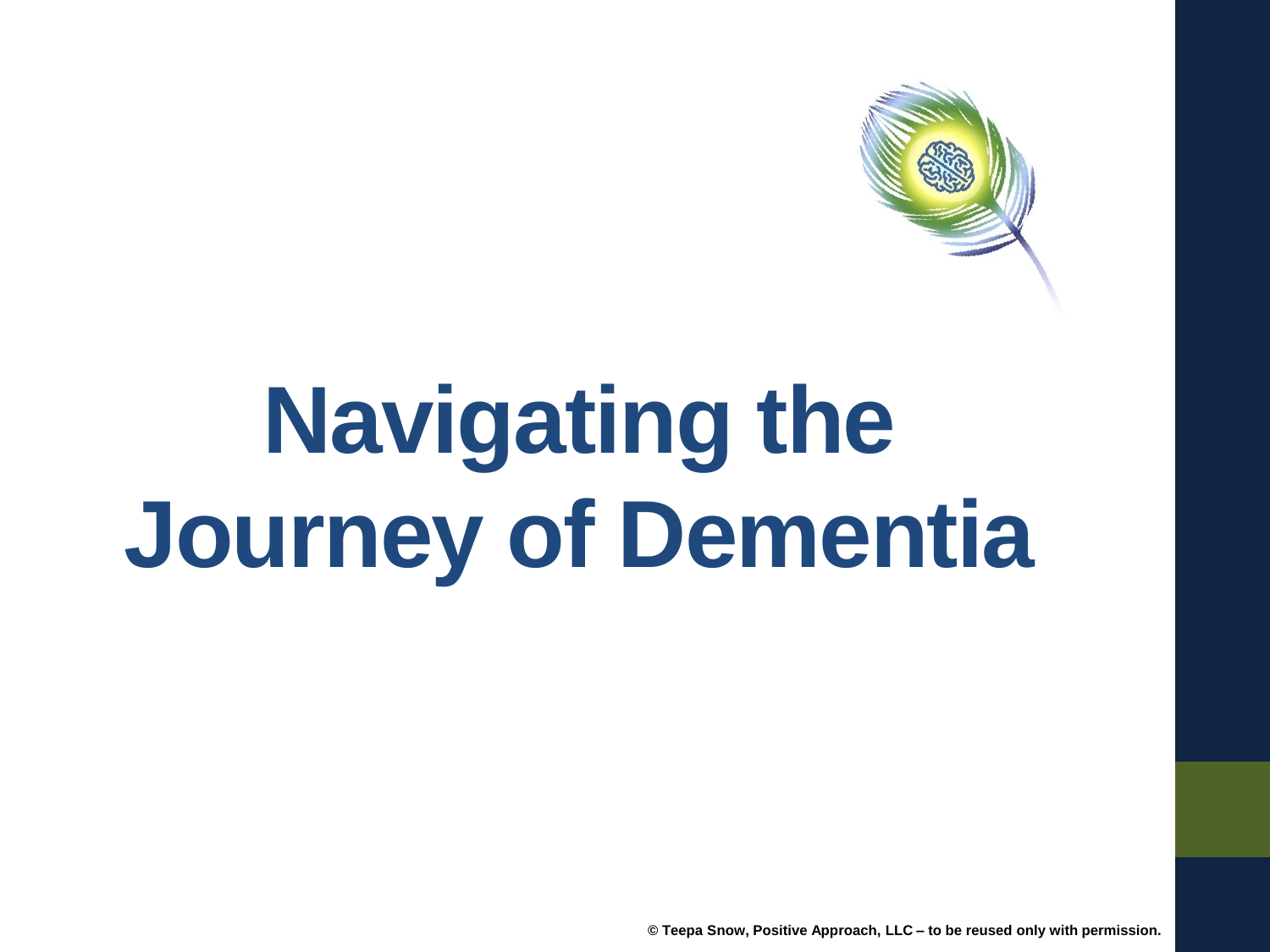### **Normal vs. Not Normal Aging:**

#### **Normal Aging:**

**Slower to think**

**Slower to do**

**Hesitates more**

**More likely to 'look before leaping'**

**Know the person but not the name**

**Pause to find words**

**Reminded of the past**

**Harder**

**Not Normal Aging: Can't think the same Can't do like before Can't get started Can't seem to move on Doesn't think it out at all Can't place the person Words won't come – even later Confused about past versus now Very different!**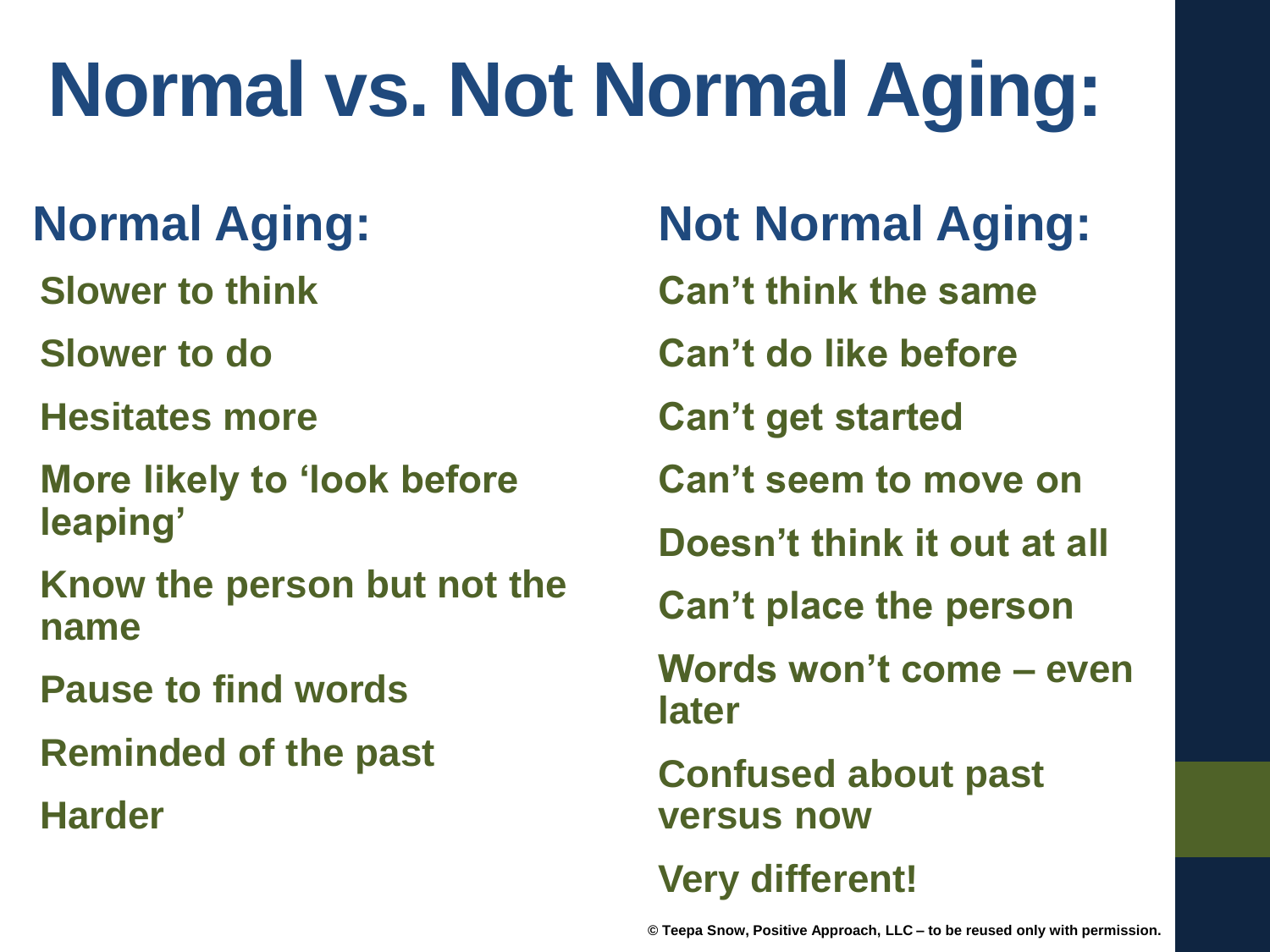#### **Ten Early Warning Signs for Alzheimers and Some Other Dementias:**

- **1. Memory loss for recent or new information, repeats self frequently**
- **2. Difficulty doing familiar but difficult tasks: managing money, medications, driving**
- **3. Problems with word finding, mis-naming, or misunderstanding**
- **4. Getting confused about time or place, getting lost while driving, missing several appointments**
- **5. Worsening judgment, not thinking thing through like before**

**6. Difficulty problem-solving or reasoning**

- **7. Misplacing things or putting them in 'odd' places**
- **8. Changes in mood or behavior**
- **9. Changes in typical personality**
- **10. Loss of initiation: withdraws from normal patterns of activities and interests**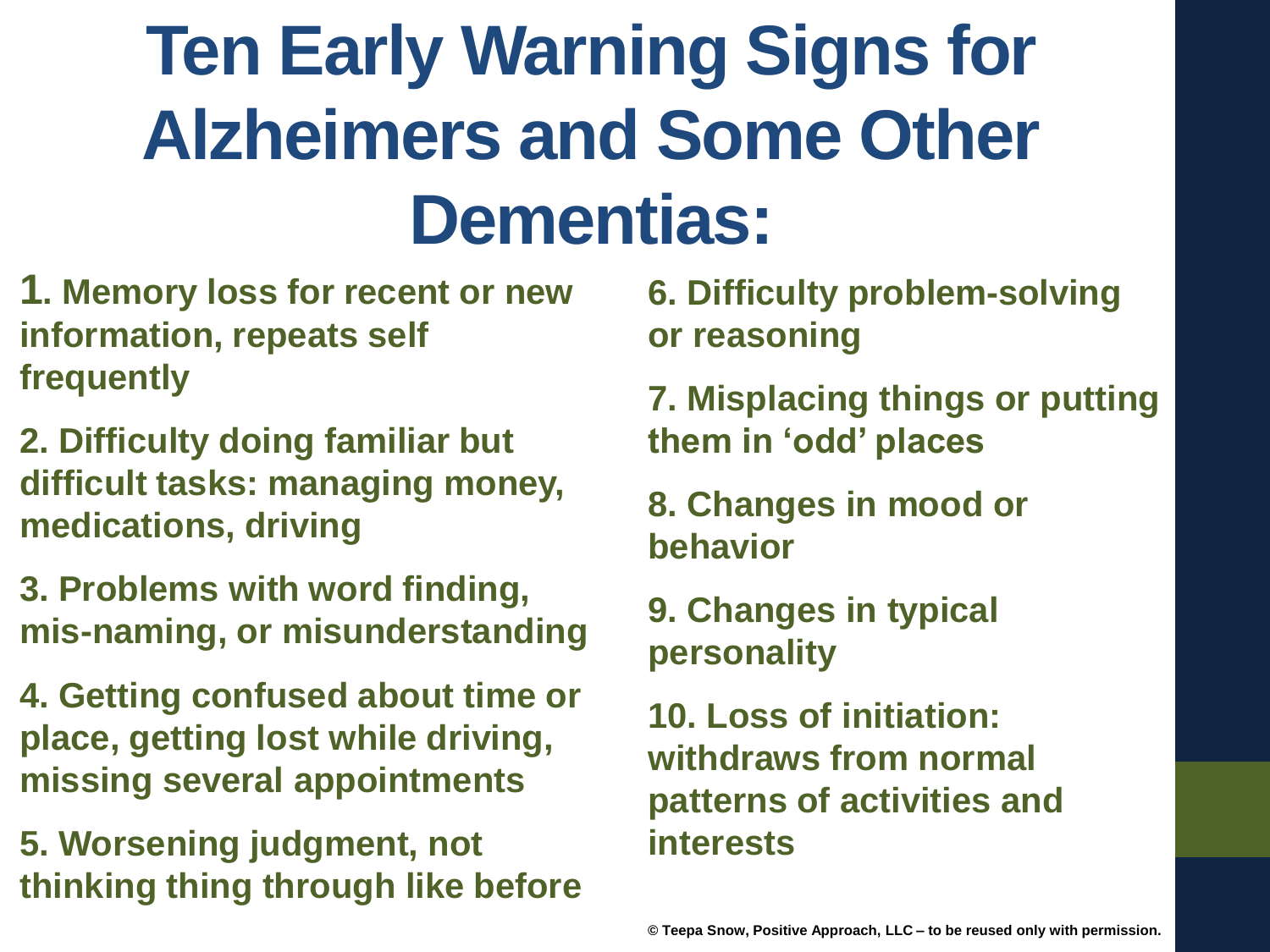**As part of the disease people with dementia tend to develop typical patterns of speech, behavior, and routines.** 

**These people will also have skills and abilities that are lost while others are retained or preserved.**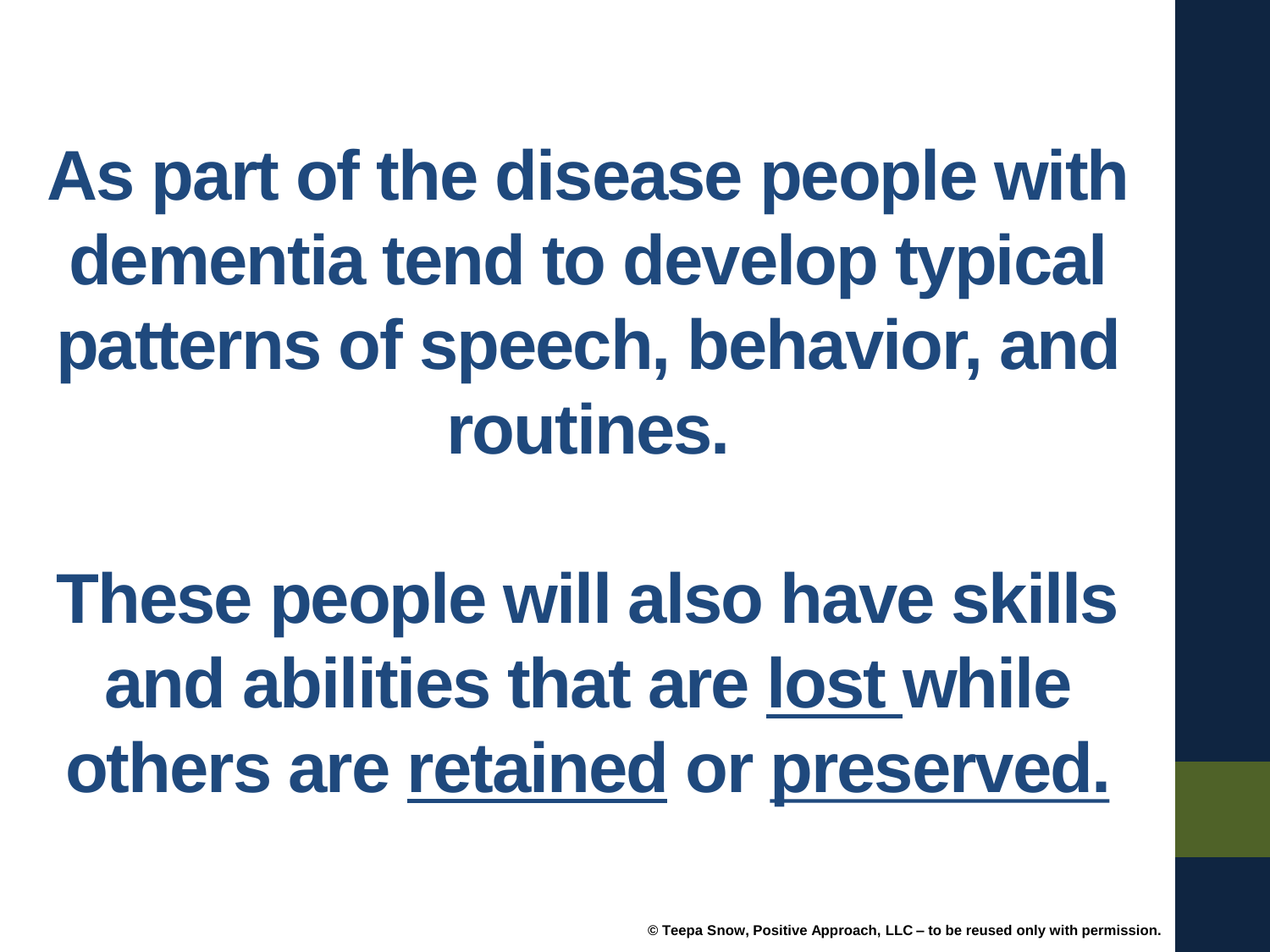#### **The GEMS® Progression of Dementia:**

- **Sapphires**
- **Diamonds**
- **Emeralds**
- **Ambers**
- **Rubies**
- **Pearls**

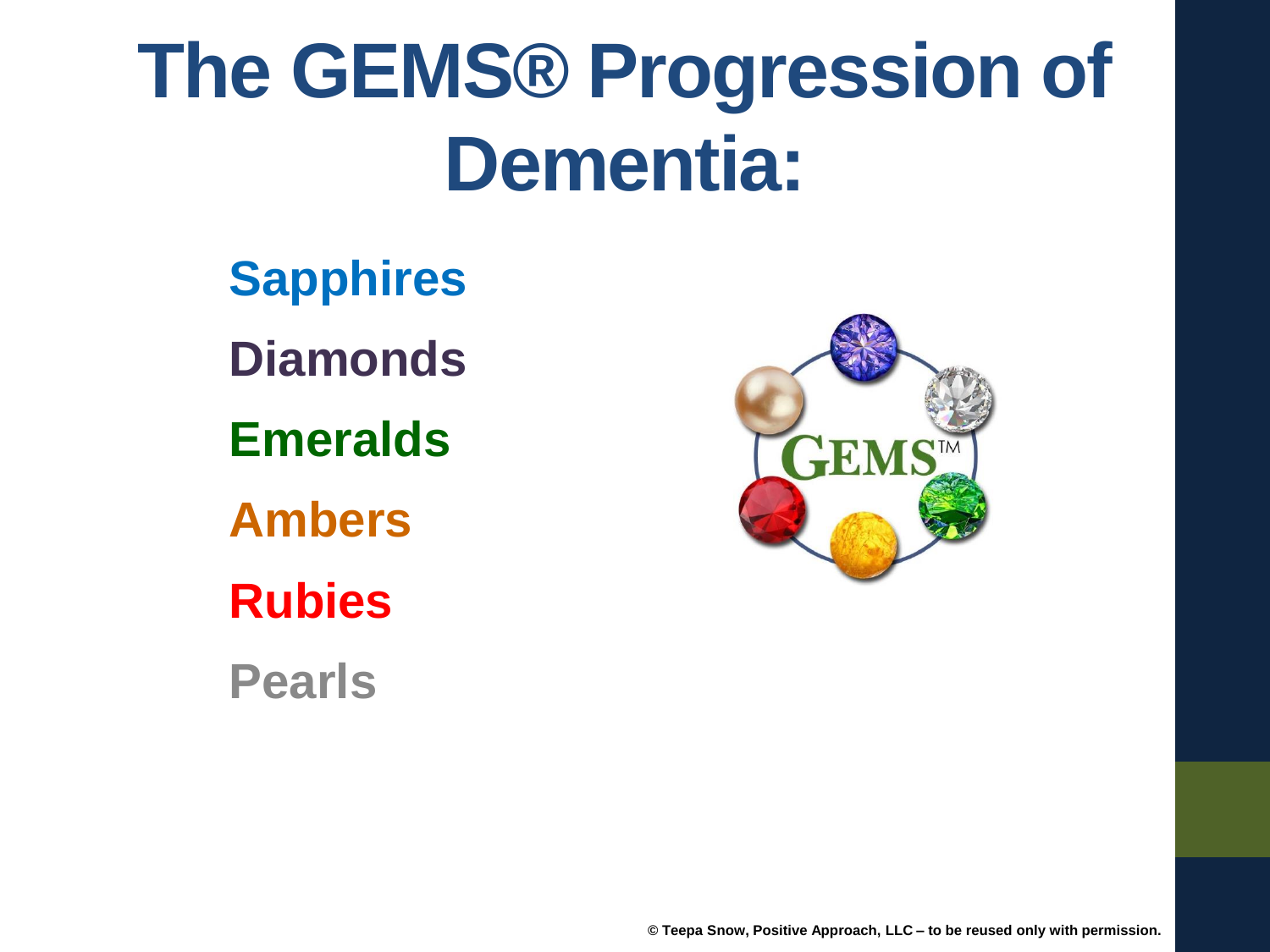#### **Why Use GEMS® States?**

- **Uses familiar concepts to talk about a difficult subject**
- **Focuses on what is valued rather than on a number or amount of 'decline'**
- **Like people, gems are precious and unique, with common characteristics**
- **Allow to us to get beyond the words 'dementia' and 'Alzheimers'**
- **Opens the door to talking about changes**
- **Allow us to speak in a 'code' to protect dignity**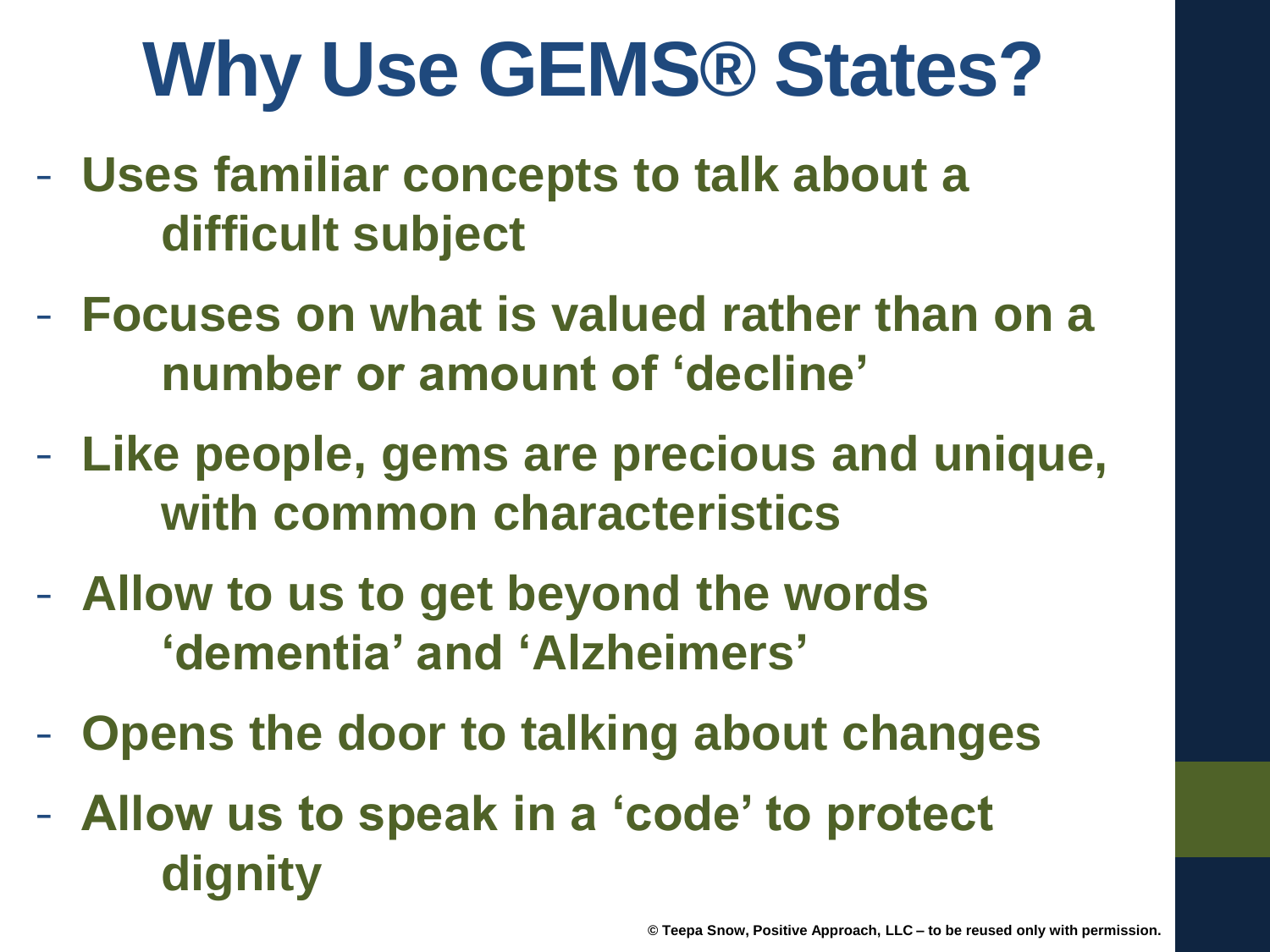### **Sapphires:**



- **- Us on a good day**
- **- Clear and true to ourselves**
- **- May feel 'blue' over changes**
- **- Can typically choose our behavior**
- **May have other health issues that affect behaviors**
- **Recognize life experiences, achievements and values**
- **Can follow written info and hold onto it**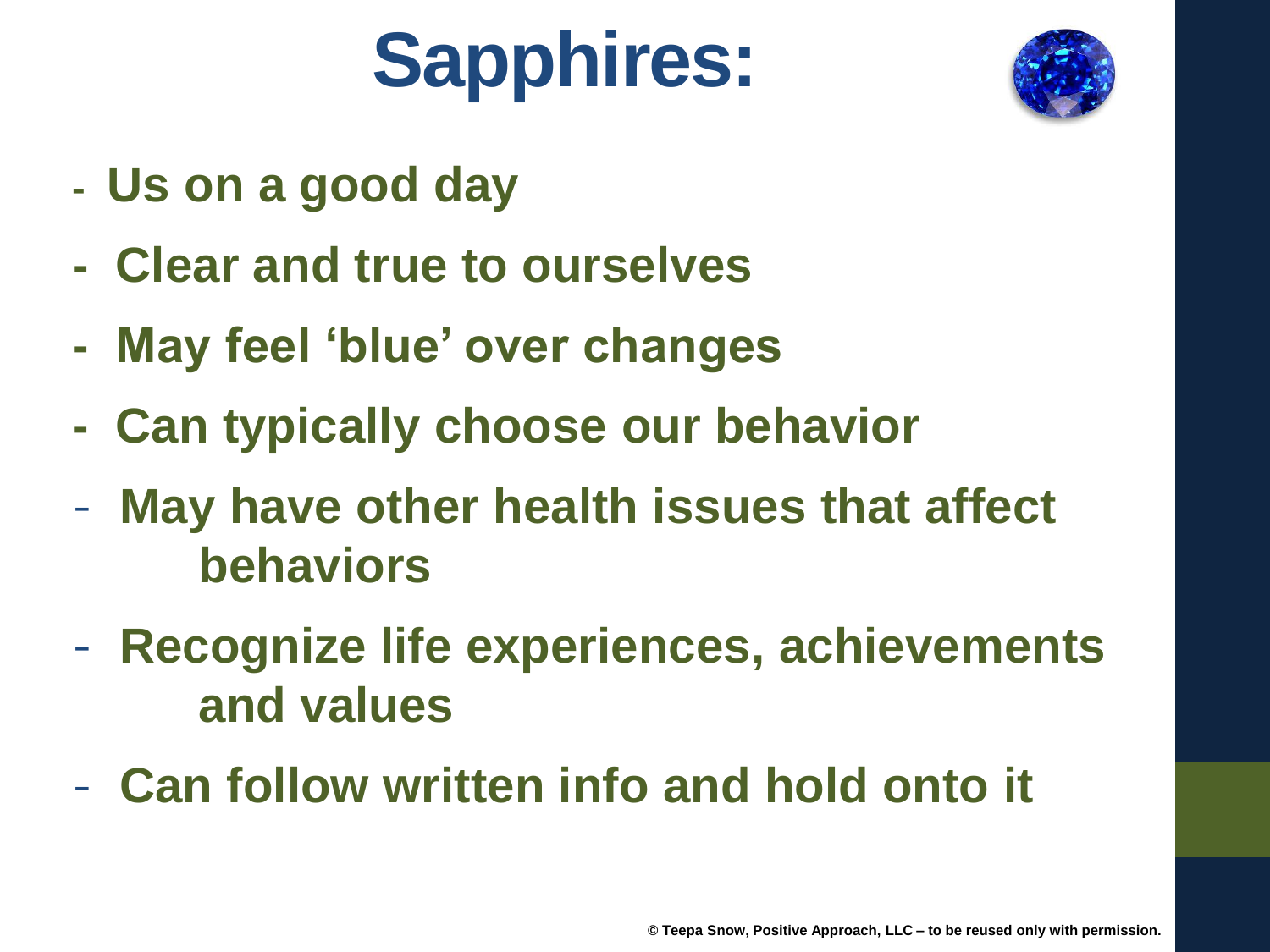#### **Diamonds:**



- **-Sharp, hard, rigid, inflexible, can cut**
- **-Many facets, still often clear, can really shine**
- **-Are usually either Joiners or Loners**
- **-Can complete personal care in familiar place**
- **-Usually can follow simple prompted schedules**
- **-Misplace things and can't find them**
- **-Resent takeover or bossiness**
- **-Notice other people's misbehavior and mistakes**
- **-Vary in lack of self-awareness**
- **-Use old routines and habits**
- **-Control important roles and territories, use refusals**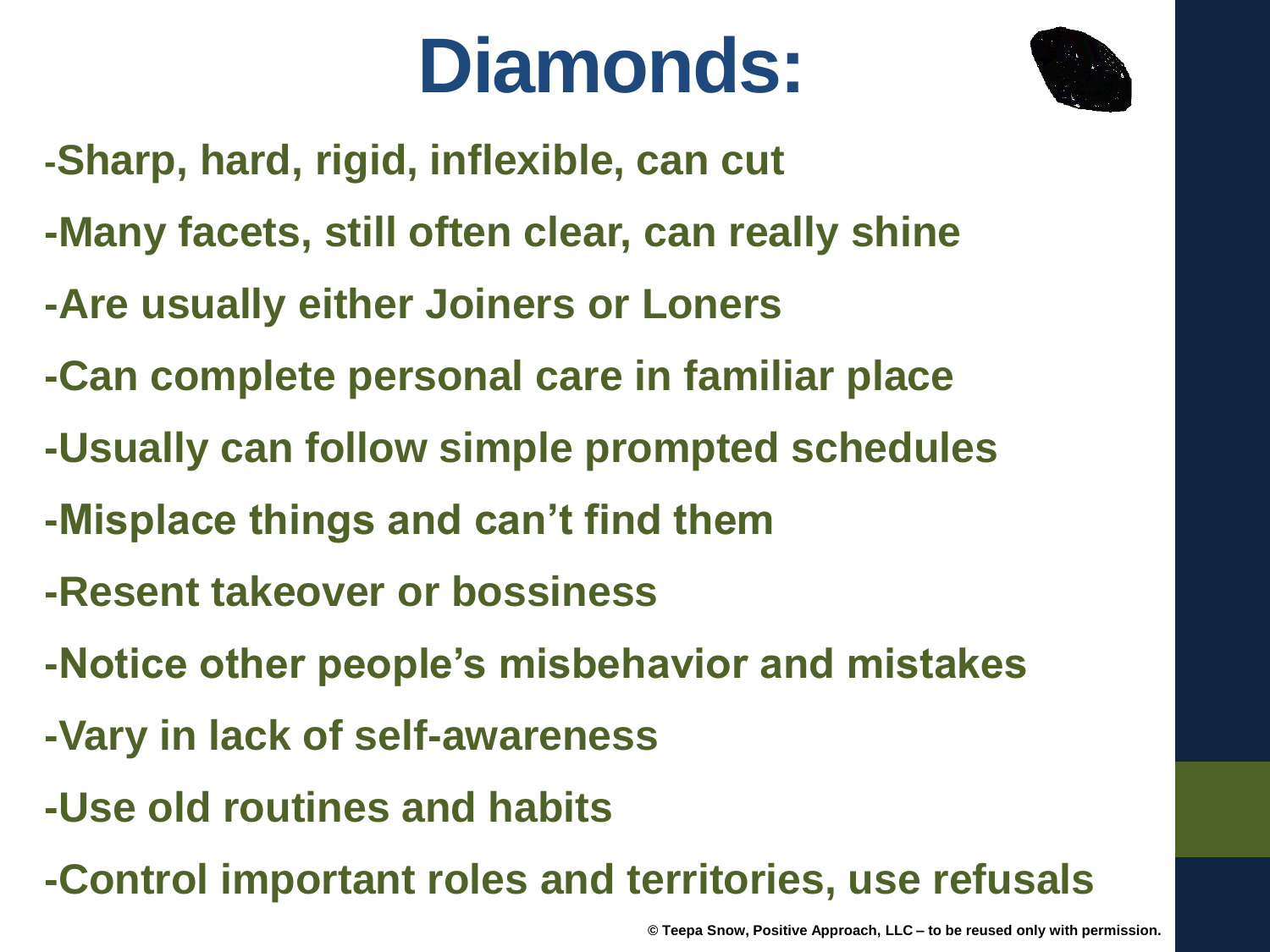#### **Emeralds:**



- -**Changing color**
- **-Not as clear or sharp, more vague**
- **-On the go, need to 'do'**
- **-Flaws may be hidden**
- **-Time traveling is common**
- **-Are usually Doers or Supervisors**
- **-Do what is seen, but miss what is not seen**
- **-Must be in control, but not able to do it correctly**
- **-Do tasks over and over, or not at all**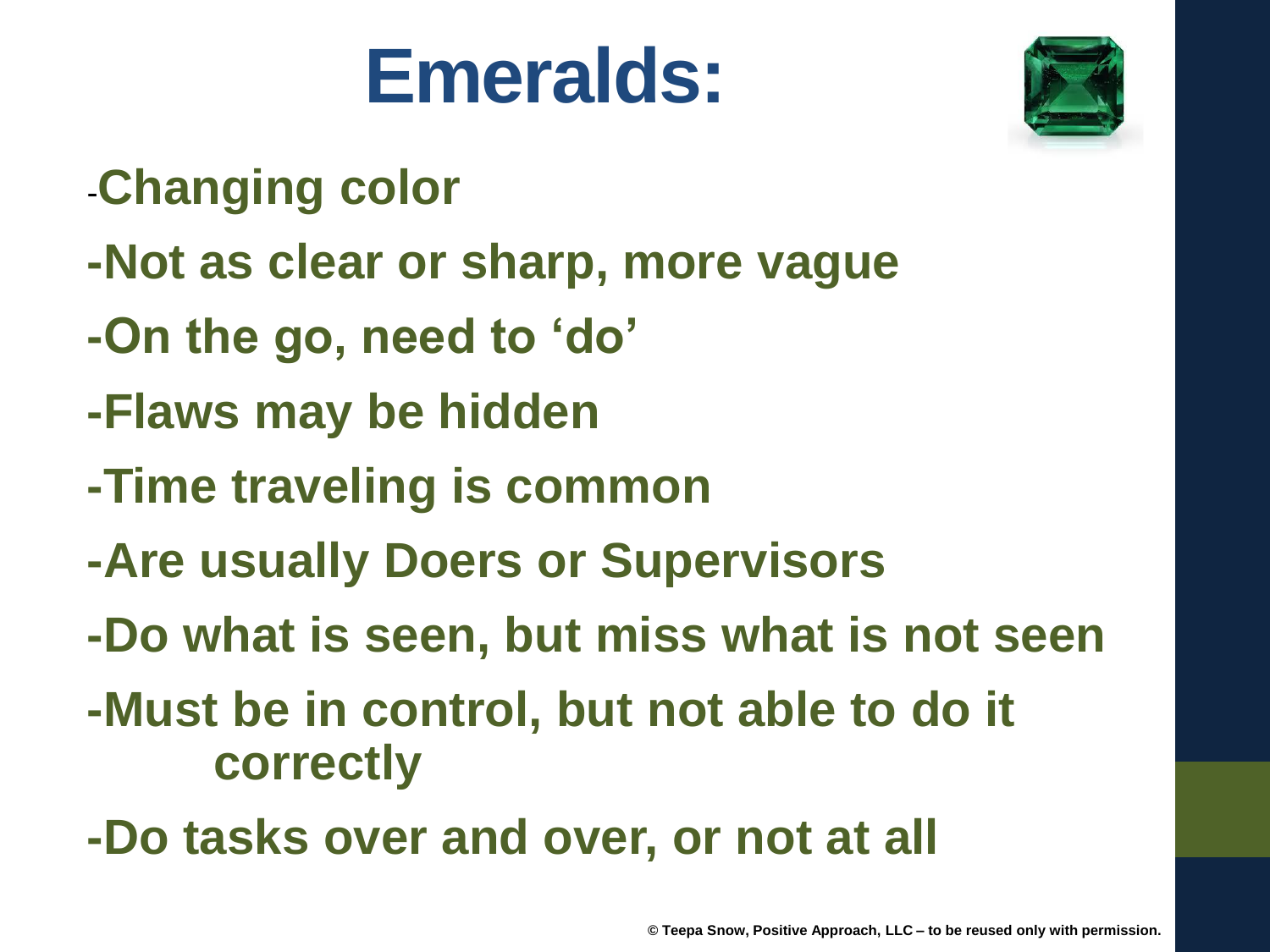#### **Ambers:**



- -**Amber Alert- Caution!**
- **-Caught in a moment**
- **-All about sensation and sensory tolerance, easily over or under stimulated**
- **-May be private and quiet or public and noisy**
- **-No safety awareness**
- **-Ego-centric**
- **-Lots of touching, handling, tasting, mouthing, manipulating**
- **-Explorers, get into things, invade others' space**
- **-Do what they like and avoid what they do not**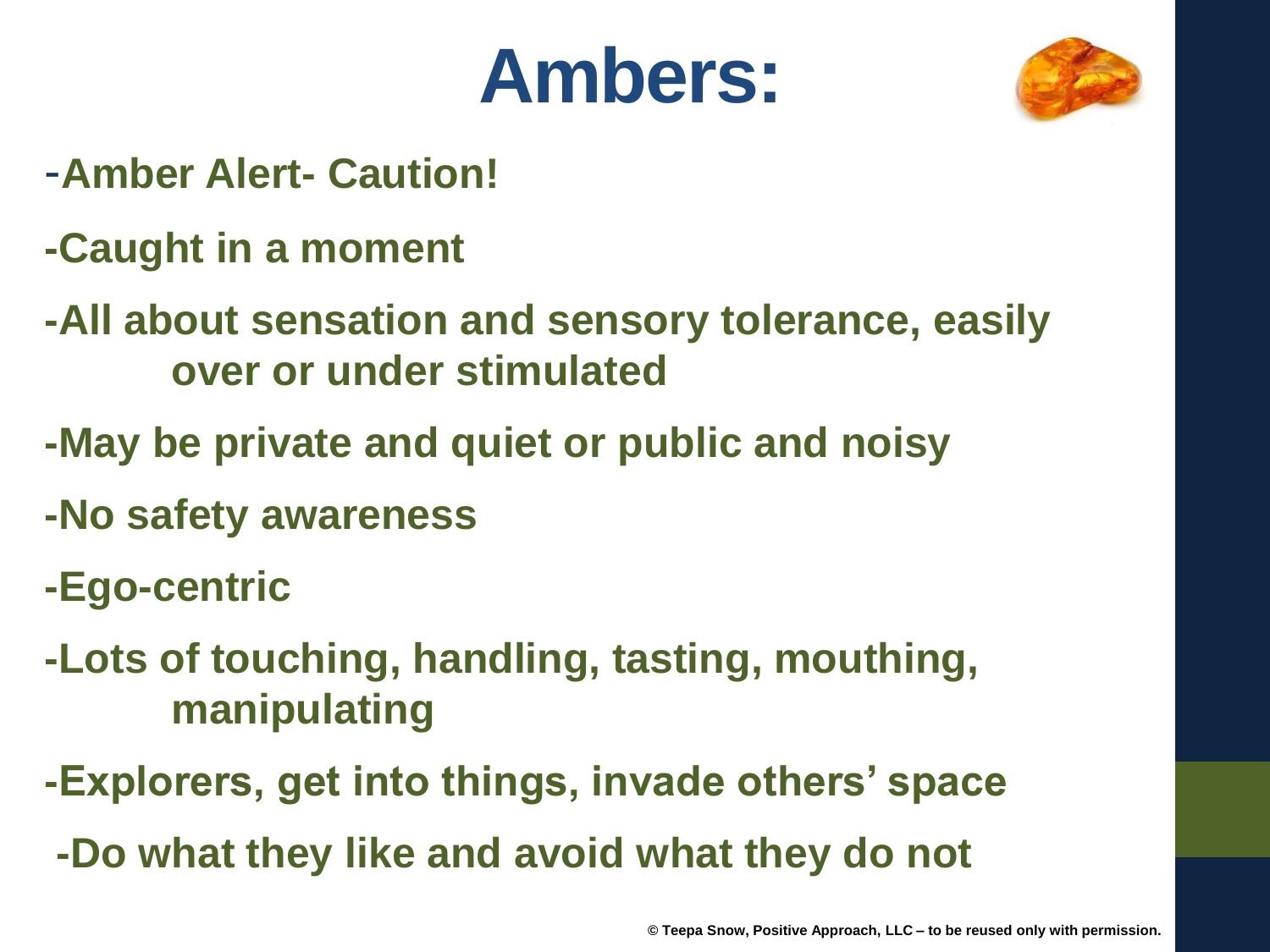#### **Rubies:**



-**Hidden depths**

- **-Major loss of fine motor finger and mouth skills, but can do gross motor skills like walking, rolling, rocking**
- **-Comprehension and speech halted**
- **-Wake-sleep patterns very disturbed**
- **-Balance, coordination, and movement losses**
- **-Eating and drinking patterns may change**
- **-Tends toward movement unless asleep**
- **-Follows gross demonstration and big gestures**
- **-Limited visual awareness**
- **-Major sensory changes**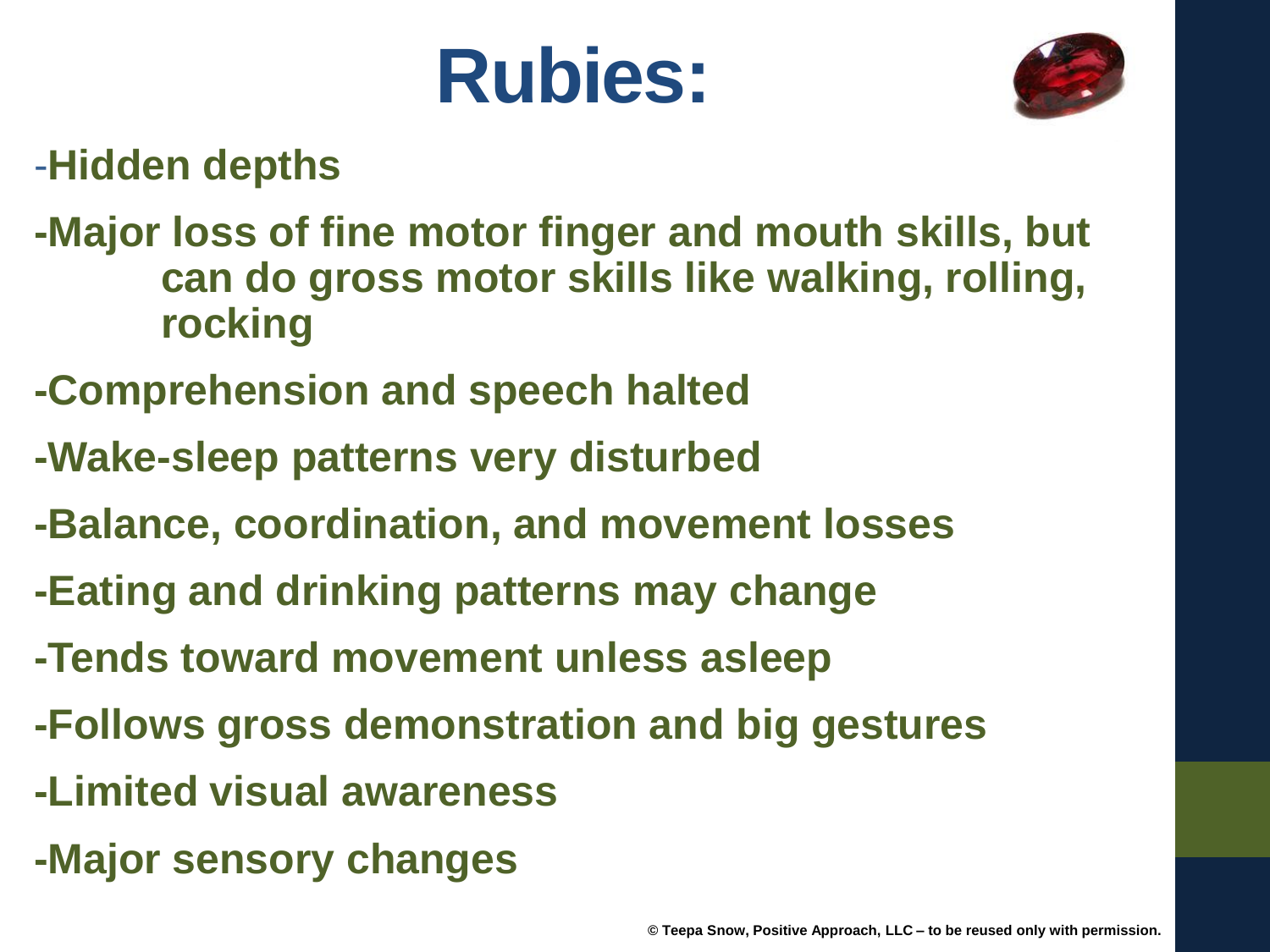#### **Pearls:**



- -**Hidden in a shell: still, quiet, easily lost**
- **-Beautiful and layered**
- **-Spends much time asleep or unaware**
- **-Unable to move, bed or chair bound, frequently fall** 
	- **forward or to side**
- **-May cry out or mumble often, increases vocalizations with distress**
- **-Can be difficult to calm, hard to connect**
- **-Knows familiar from unfamiliar**
- **-Primitive reflexes**
- **-The end of the journey is near, multiple systems are failing**
- **-Connections between the physical and sensory world are less strong but we are often the bridge**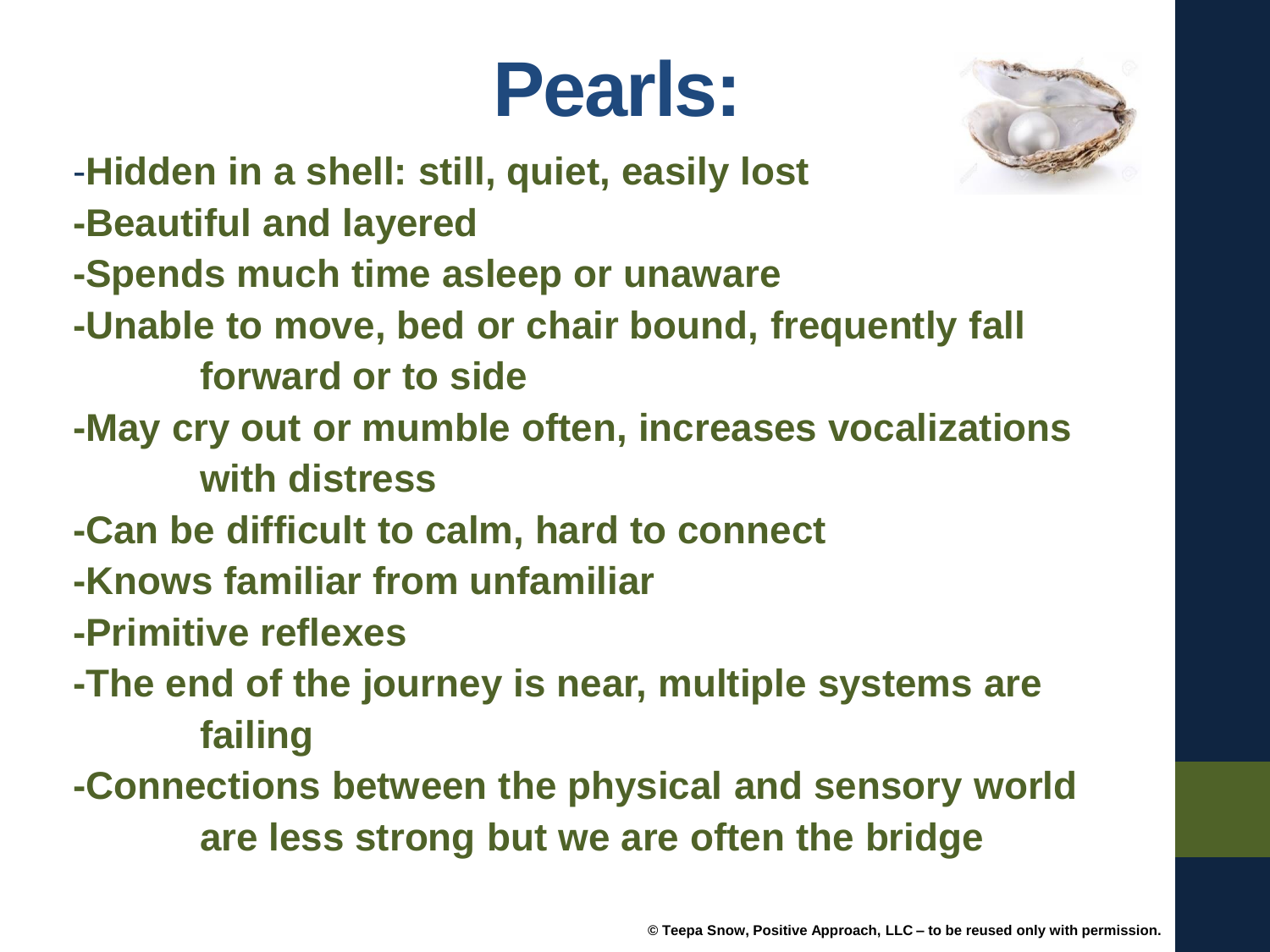

#### **So What Is Needed for a Successful Journey?**

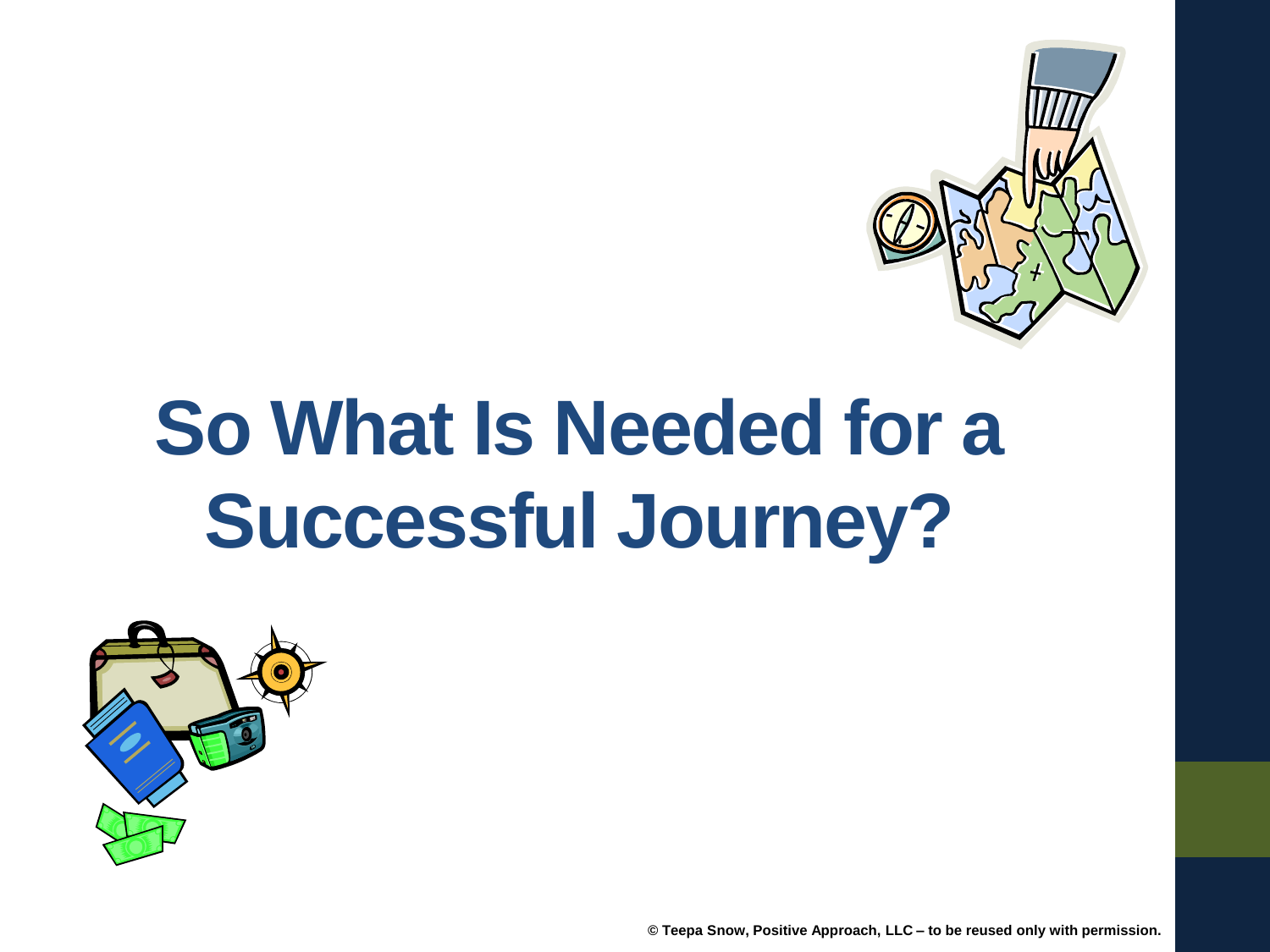#### **Believe:**

## **People with dementia are doing the best they can!**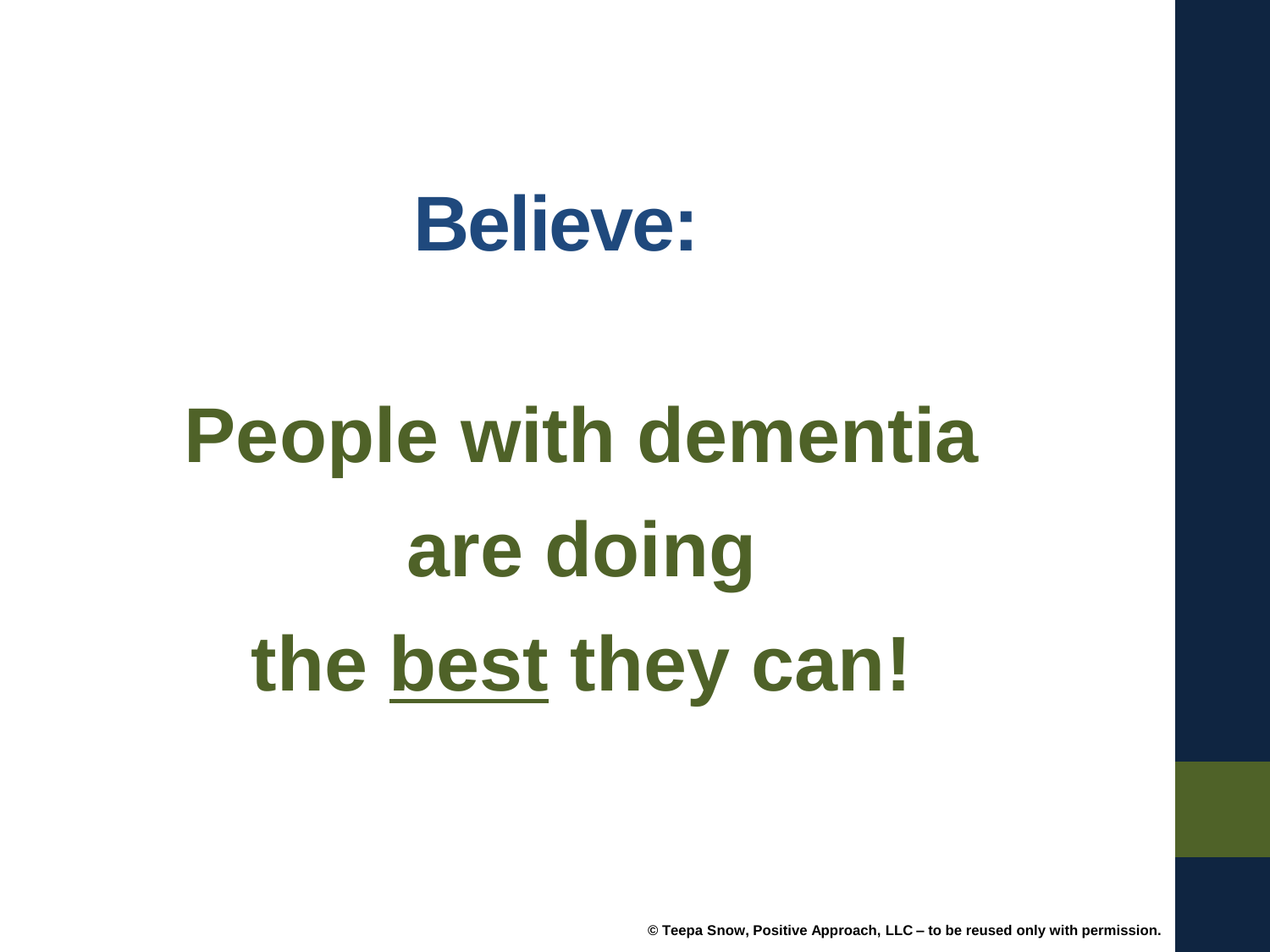#### **Other Tips for the Journey:**

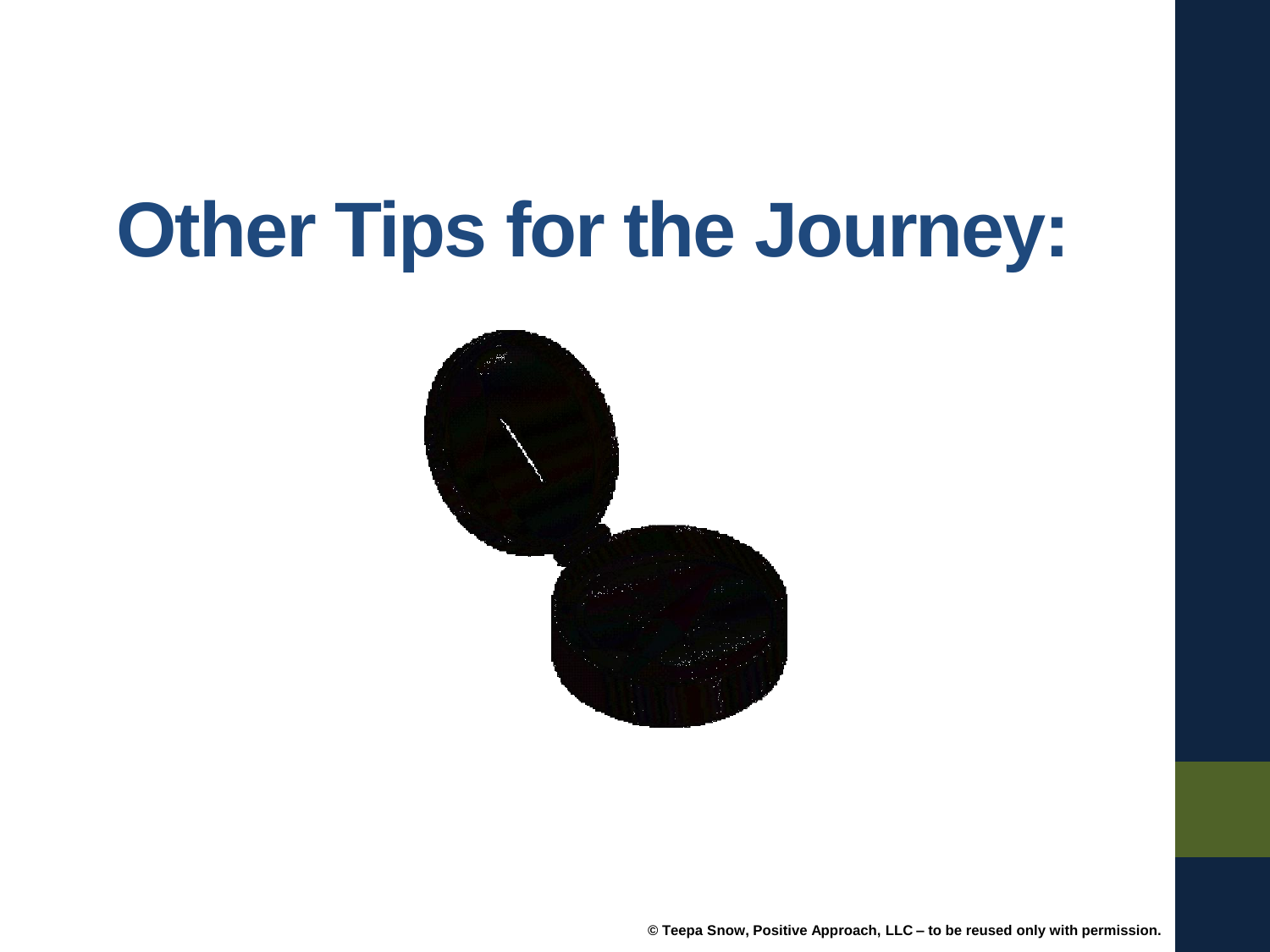



#### **Keep Travel Logs:**

**Behavior Log Medication Log Doctor Visit Log**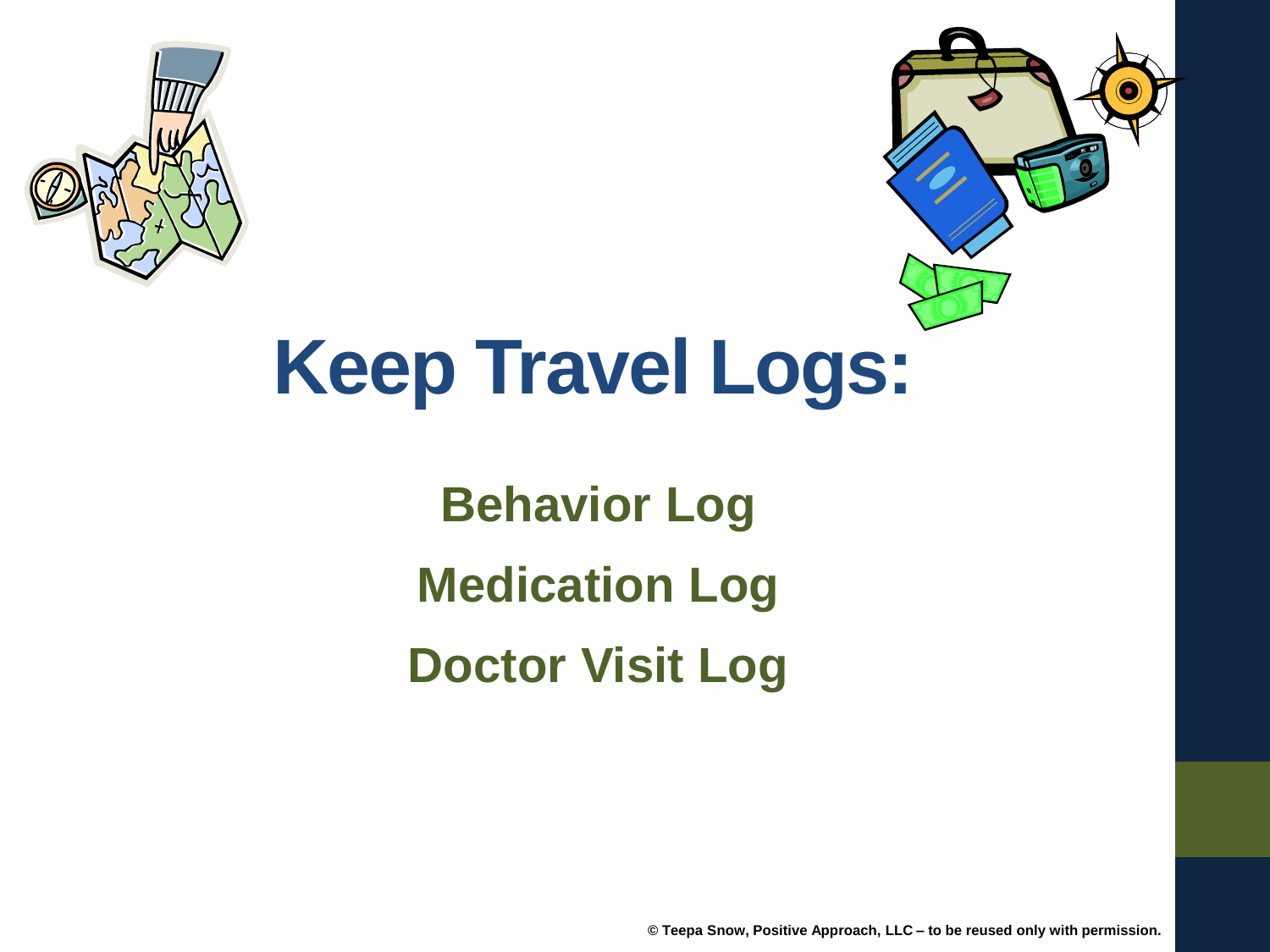



### **Unexpected and Sometimes Nasty Detours**

**Be ready for possible detoursthey will probably happen at some point!**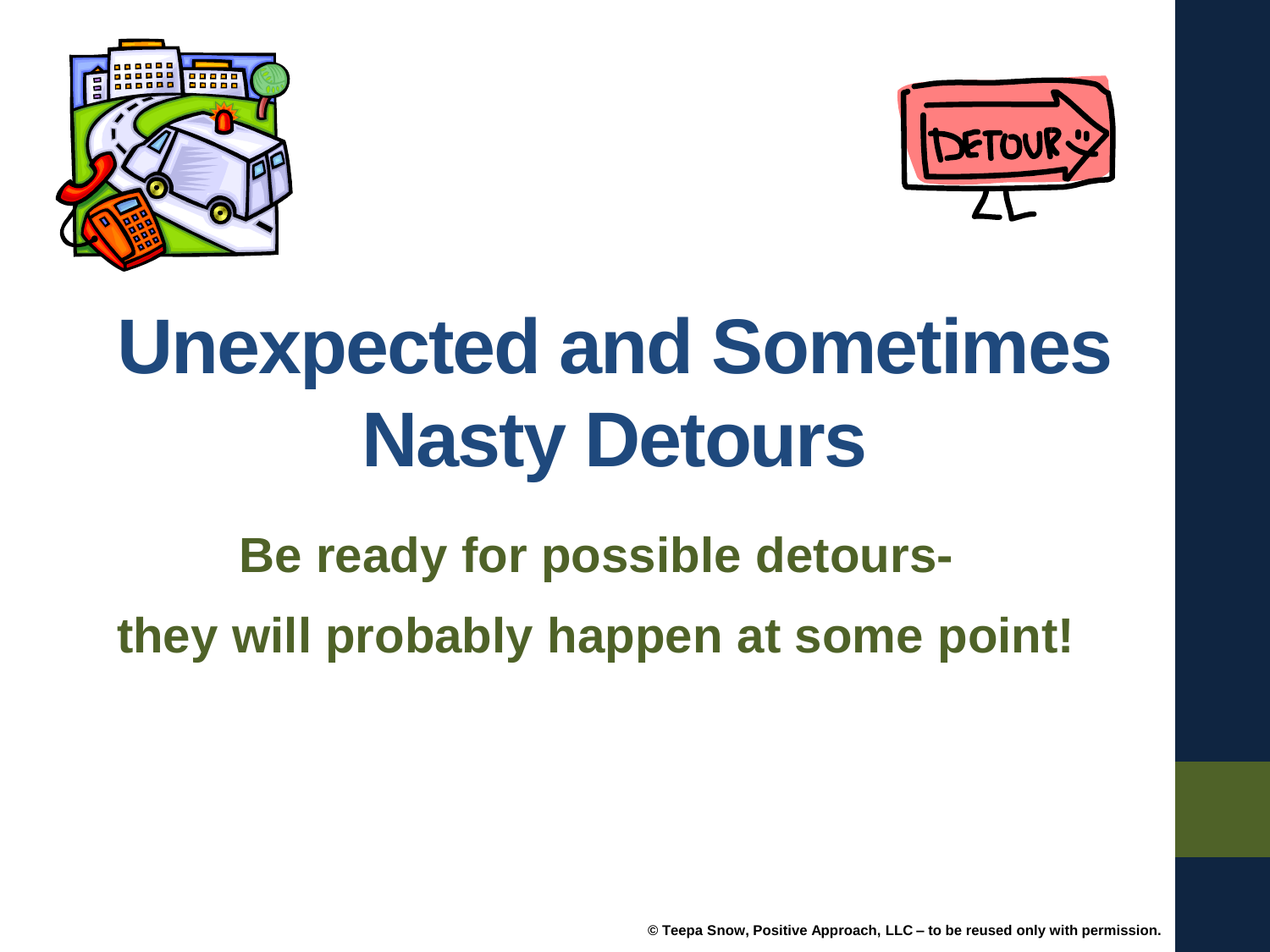

#### **Hospitalizations and Dementia:**

- **Hospitalizations happen**
- **Hospital stays are risky for those with dementia**
- **Hospital stays are stressful to staff and family members**
- **Standard communication and monitoring systems are frequently ineffective**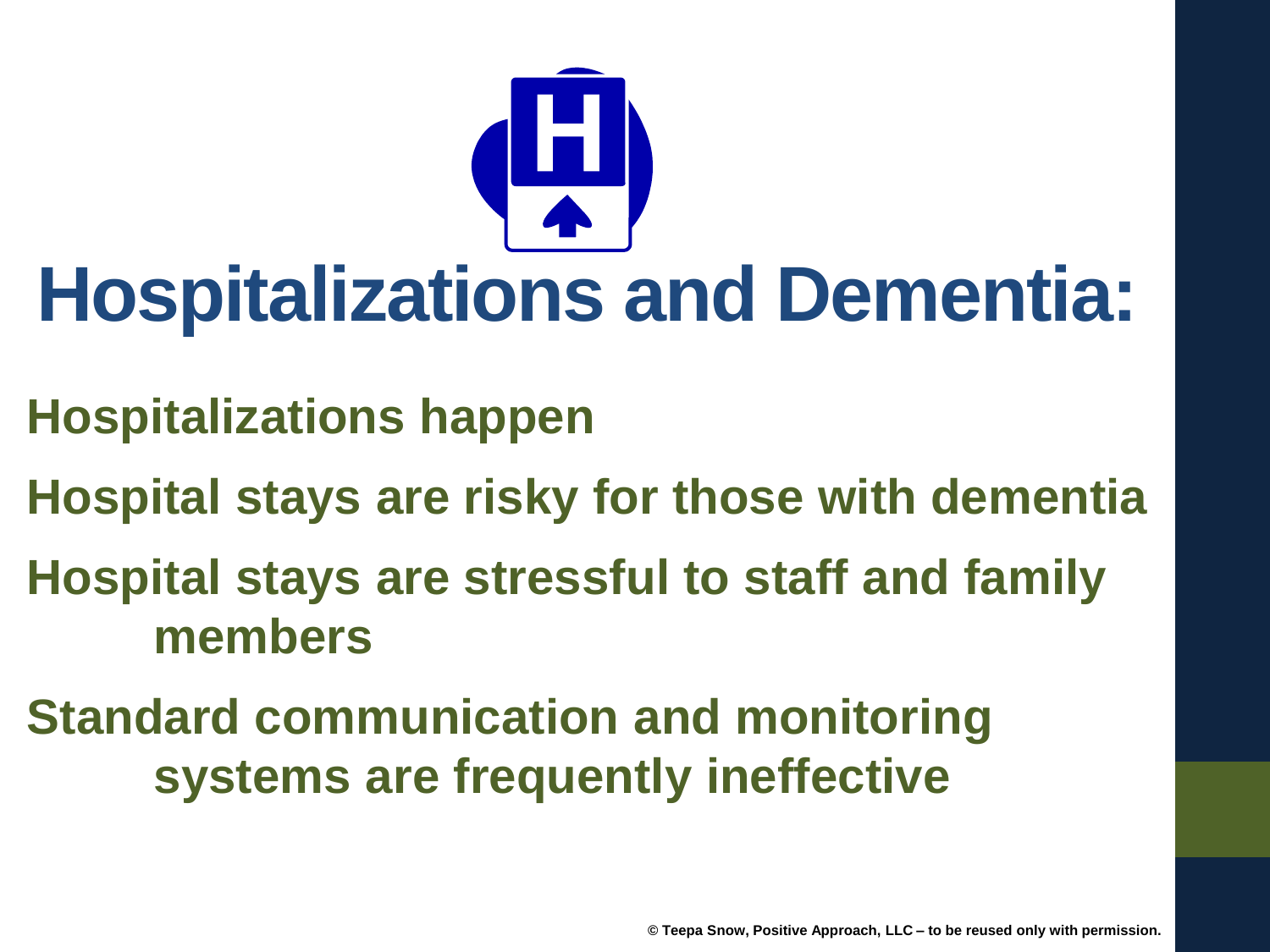### **What Can We Do to Help?**

- -**Have a hospital bag packed**
- -**Build a team to share the load**
- -**Consider your options**
- -**Think about what is possible versus what makes sense**
- **Evaluate how it is going now** 
	- -**Think about probable outcome**
	- -**Reconsider the situation**
- **Learn from the experience**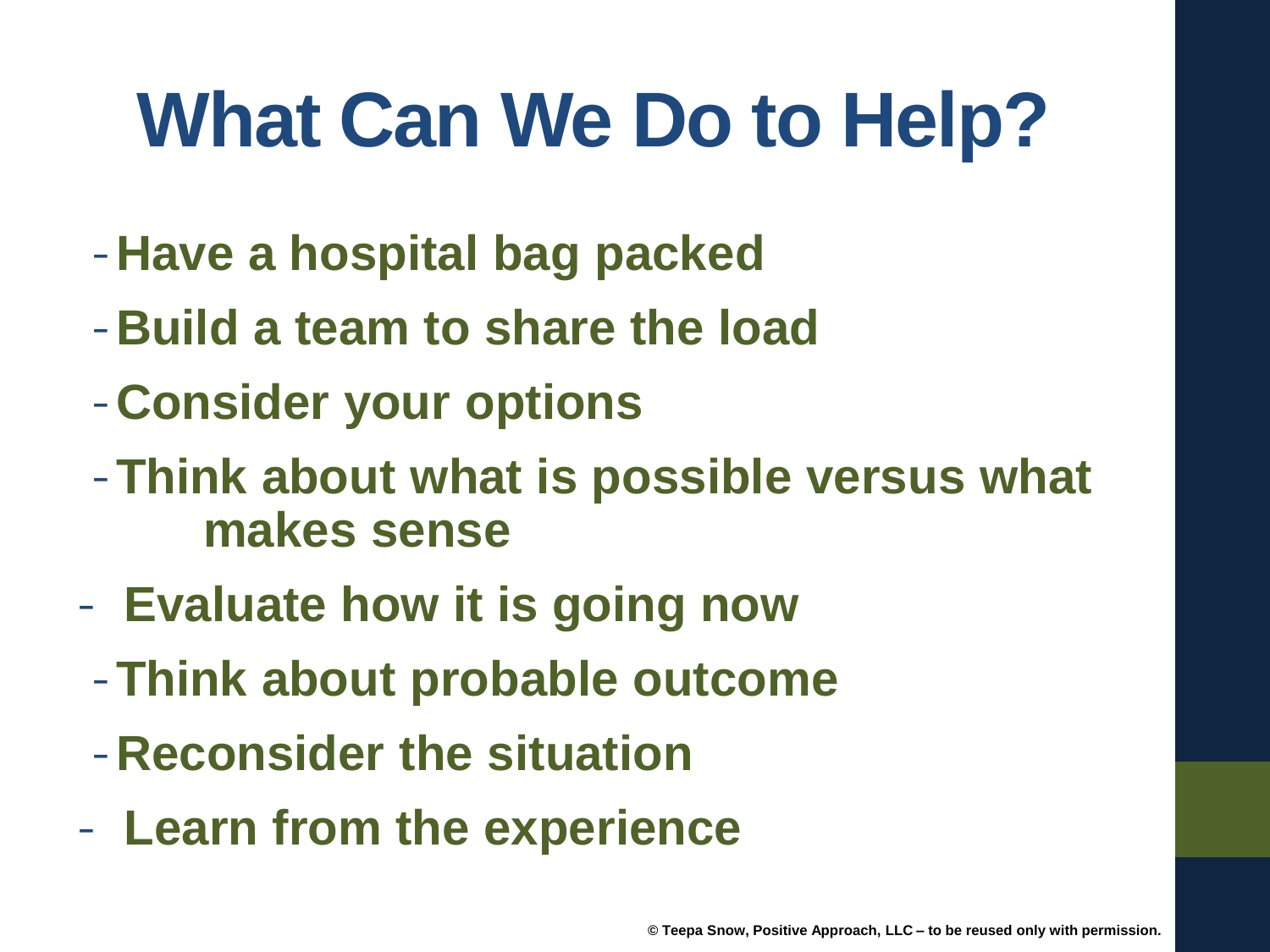#### **Advance Planning:**

**When advanced planning takes place in advance:**

- **-There is greater satisfaction on the part of family and care providers**
- **-Quality of care is described as better**

**When decisions are 'forced' by immediate circumstances: -More dissatisfaction with decisions -Longer hospital stays, more procedures done**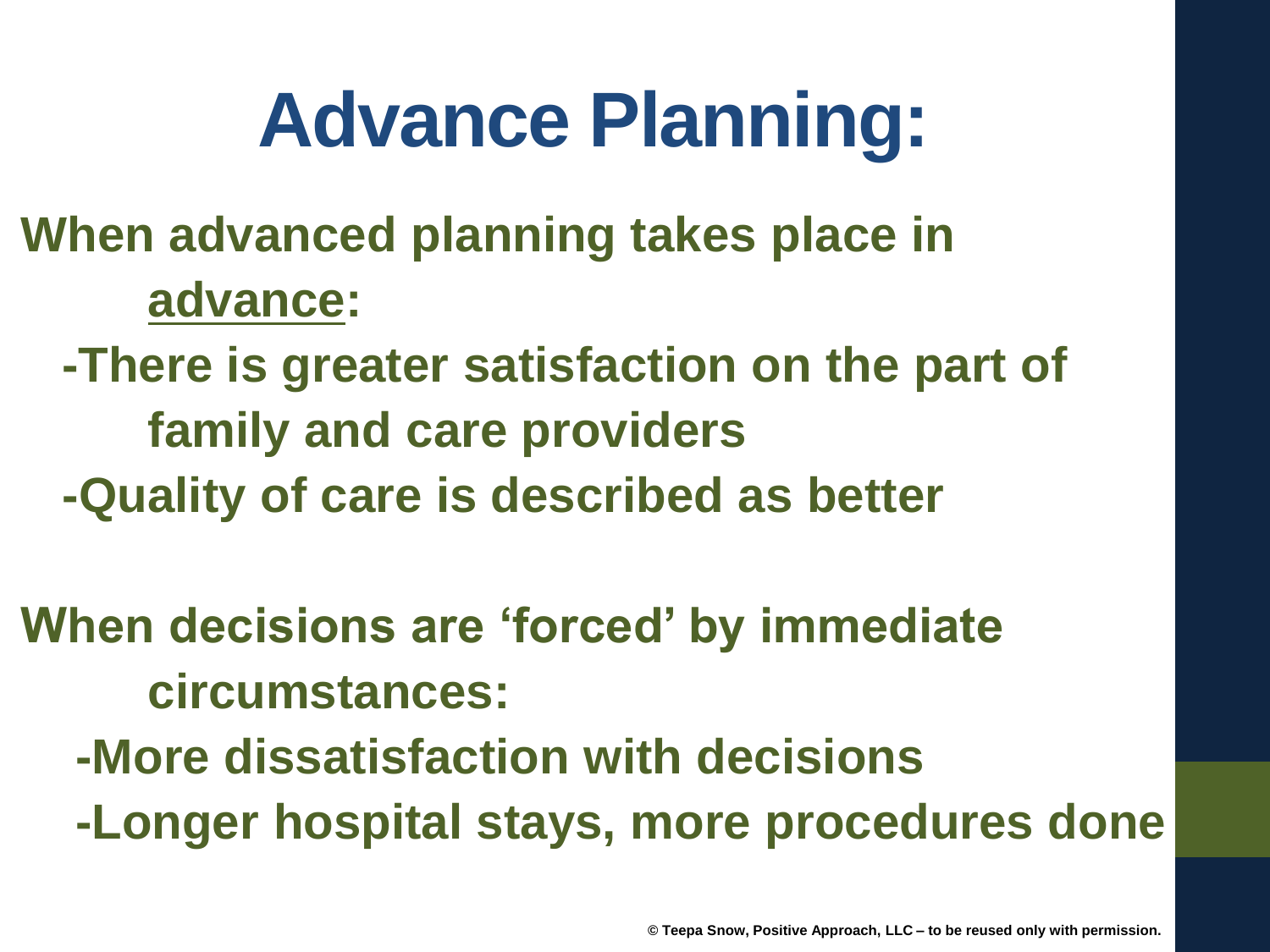

#### **Taking Care of Yourself!**

#### **We All Need a Break, Especially Care Partners!**

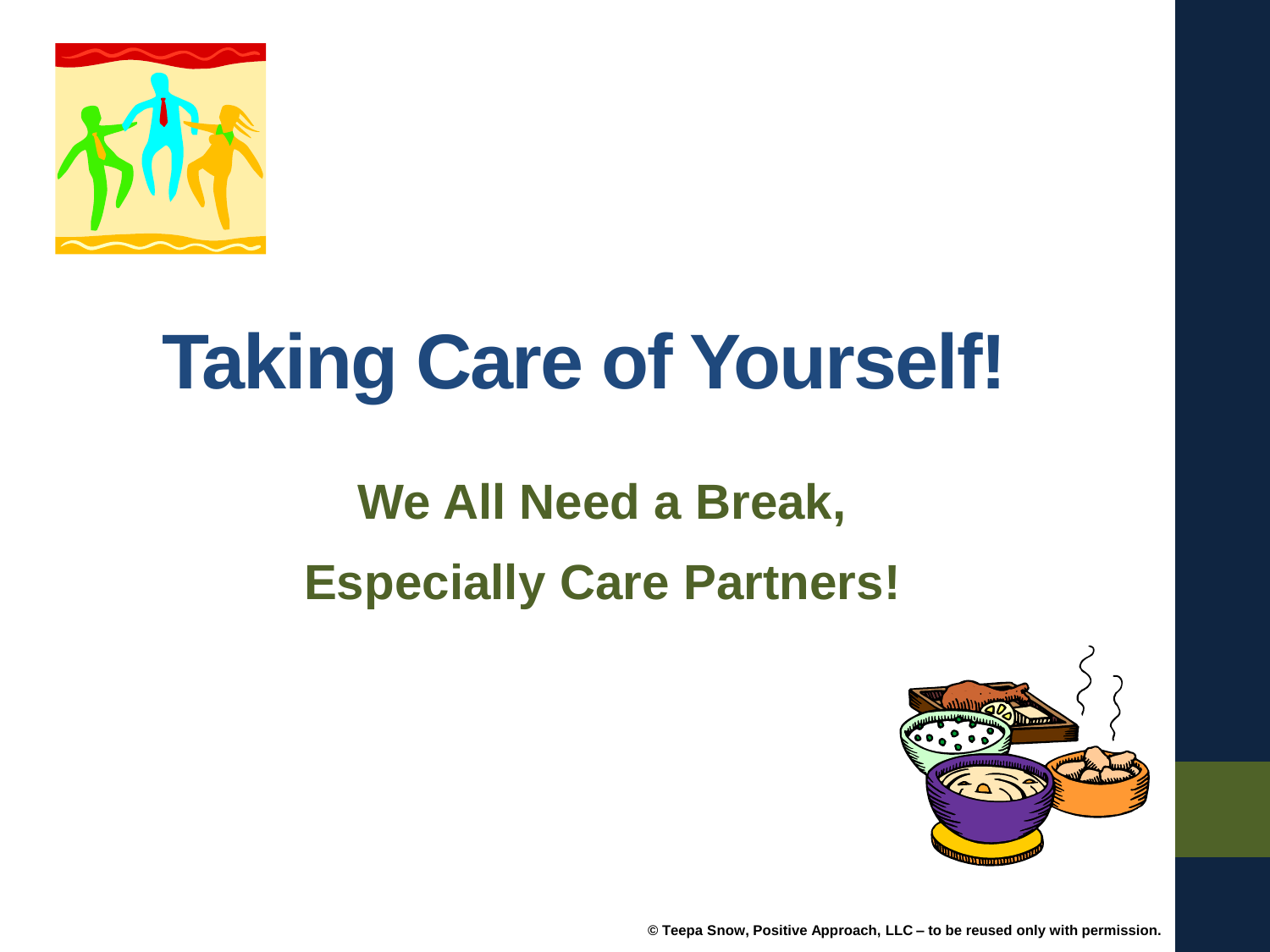### **Why do we care about you?**

- **Dementia caregiving is very hard work!**
- **Over 40% of the time we will lose a caregiver before we lose the person with dementia**
- **Your emotional state affects the person you are caring for**
- **You are just as important as the person with dementia!**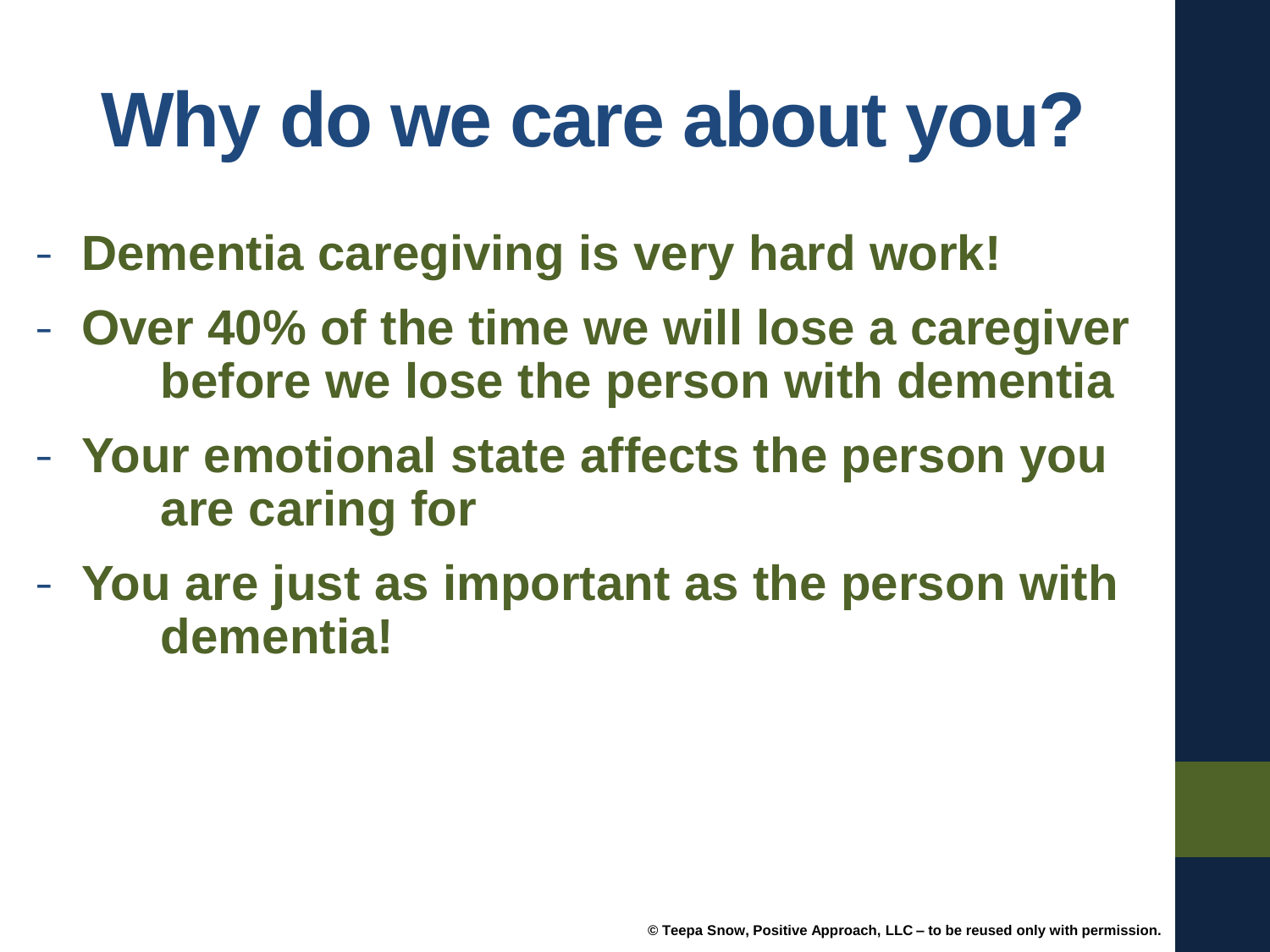### **To Reduce Your Risk of Dementia:**

- **Lower your numbers: weight, blood pressure, 'bad' cholesterol, blood sugar**
- **Exercise several times weekly**
- **Avoid tobacco**
- **Eat whole grains, fish, fruits, vegetables, nuts**
- **Drink water**
- **Reduce stress**
- **Try new activities, experiences, and keep learning!**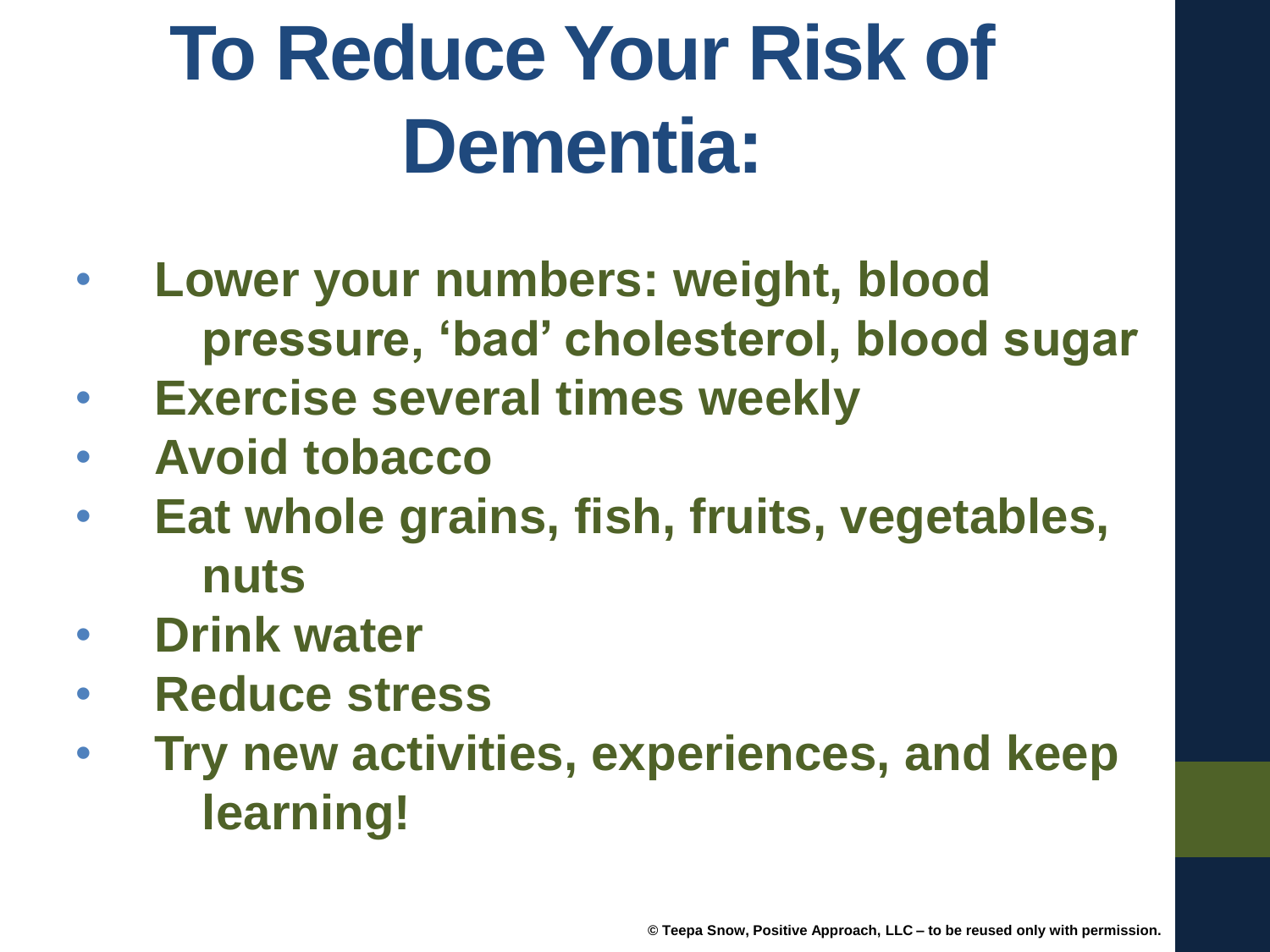### **What is There to Laugh About?**

- **What the person says**
- **What the person does**
- **What the person says versus what is done**
- **Your mistakes and 'oops' moments**
- **Your moments of joy**
- **Your moments of insight**
- **Their moments of insight, awareness, or humor**
- **Other people and their behaviors or words**
- **Things you see, hear, read**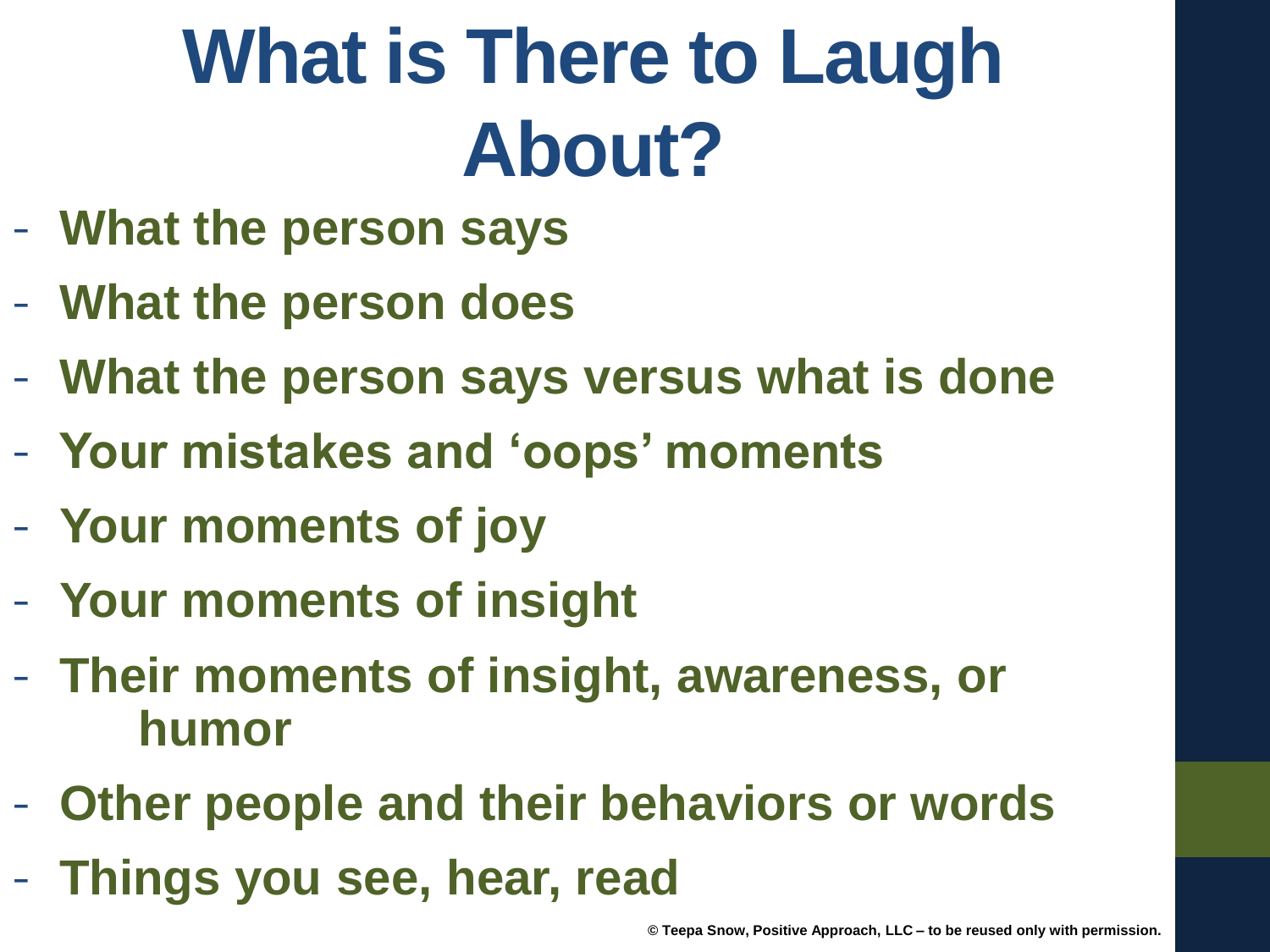#### **A Few Ideas to Reduce Stress:**

- **Set aside just a few minutes for yourself – use a timer!**
- **Breathe**
- **Smile, laugh, look for some funnies**
- **Remember a good time**
- **Think about what you get out of the relationship**
- **Use at least one of the Teepa's 10-Minute Stress Tamers**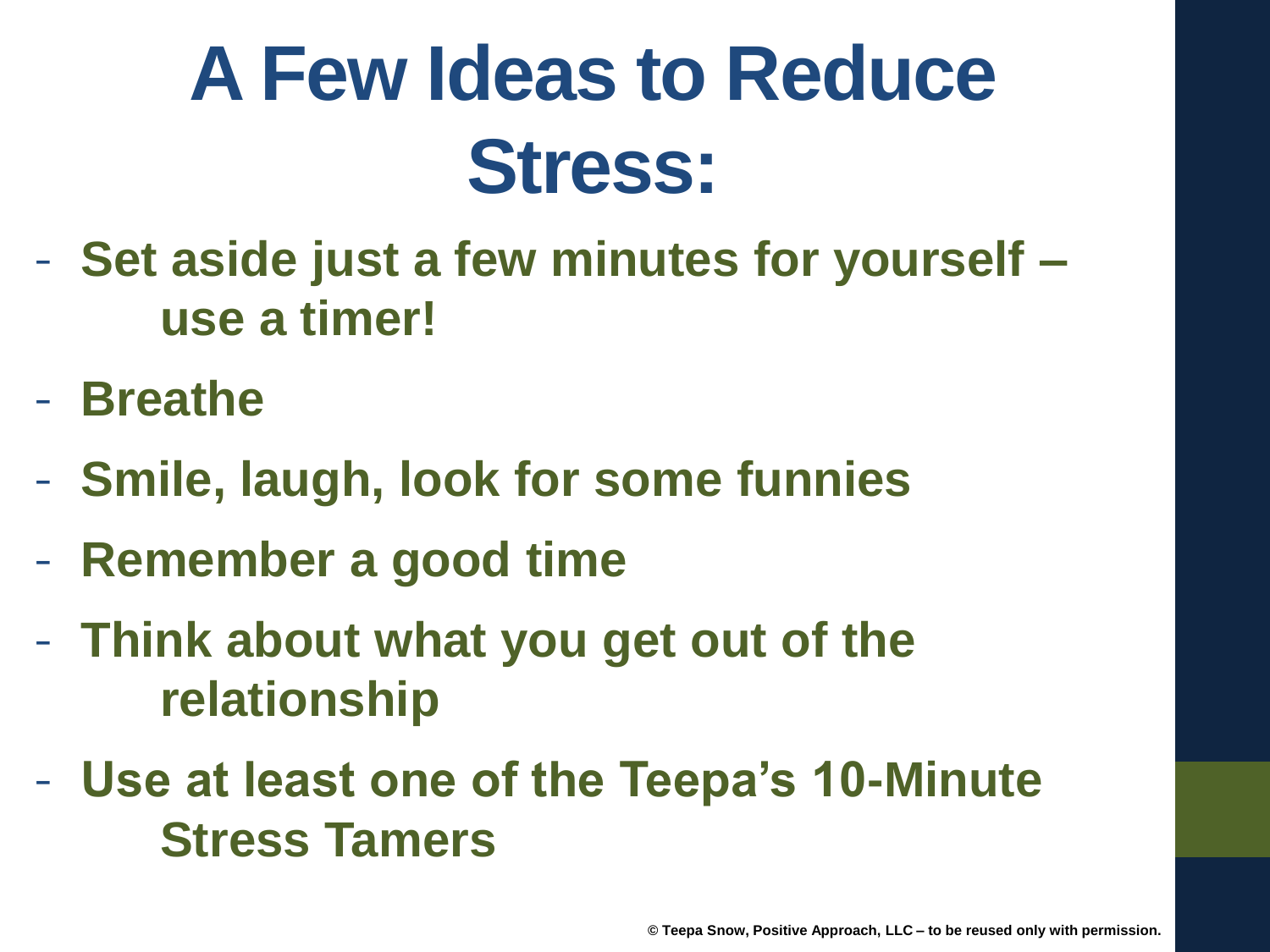- **Sit quietly** in calm surroundings with soft lights and pleasant scents.
- **Aromatherapy:** lavender, citrus, vanilla, cinnamon, peppermint, fresh cut grass.
- **Breathe deeply:** rest your mind and oxygenate
- **Soak:** in a warm bath, or just your hands or feet
- **Read:** spiritual readings, poetry, inspirational readings, or one chapter of a book you like
- **Laugh and smile:** watch classic comedians, Candid Camera, America's Funniest Home Videos, look at kid or animal photos
- **Stretch:** front to back, side to side, and across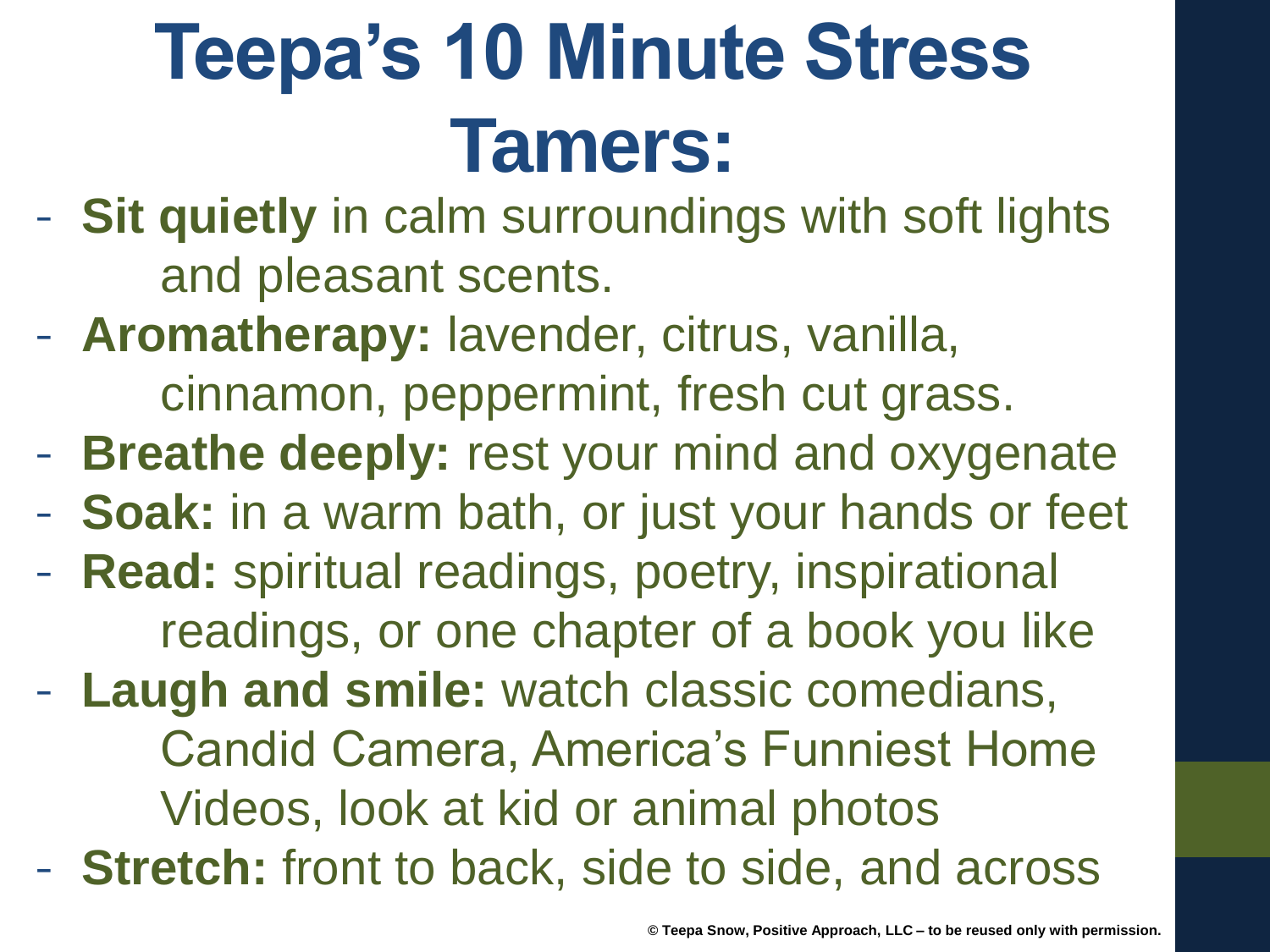- **Beanbag heat therapy:** fill a sock with dry beans and sew or tie closed, heat in a microwave for 30 seconds at a time, place on tight muscles and massage gently; relax for ten minutes
- **Remember the good times:** record oral memories, scrapbooks, photo journals, keepsake memory picture frames, or just jot
- Do a little on a favorite **hobby**
- Have a **cup of decaffeinated tea or coffee**
- Play a **brain game:** crosswords, jigsaws, jeopardy, jumbles
- Look through a **hymnal** and find a favorite and hum it all the way through
- **Garden: work with plants**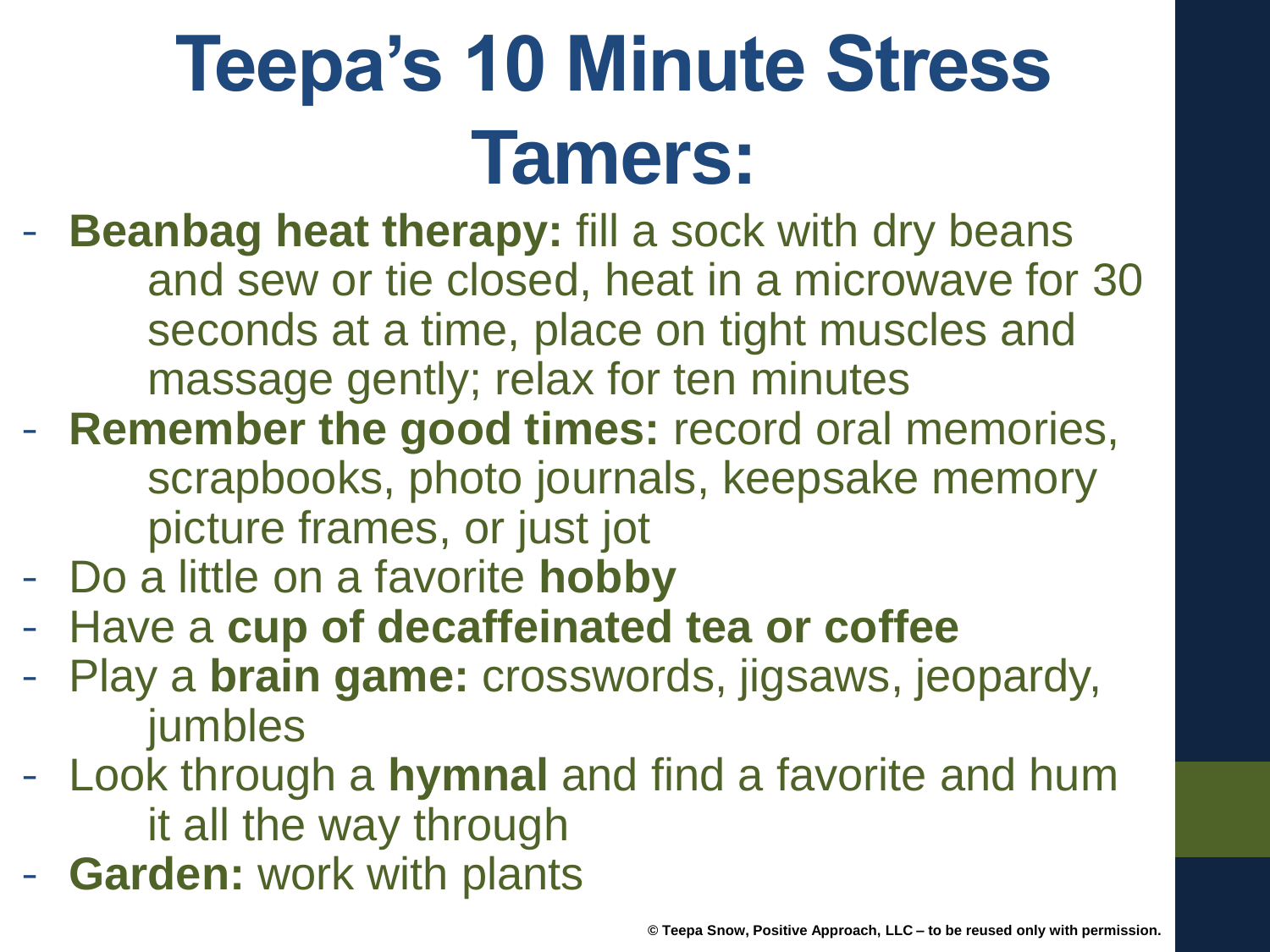- **Books on Tape:** rest your eyes and read
- **Soothing sounds:** music you love, music especially for stress relief, recorded sounds of nature
- Listen to **coached relaxation recordings**
- **Pamper yourself** : think of what you love and give yourself permission to do it for 10 minutes
- **Neck rubs or back rubs:** use the 'just right' pressure
- **Hand Massages:** with lotion or without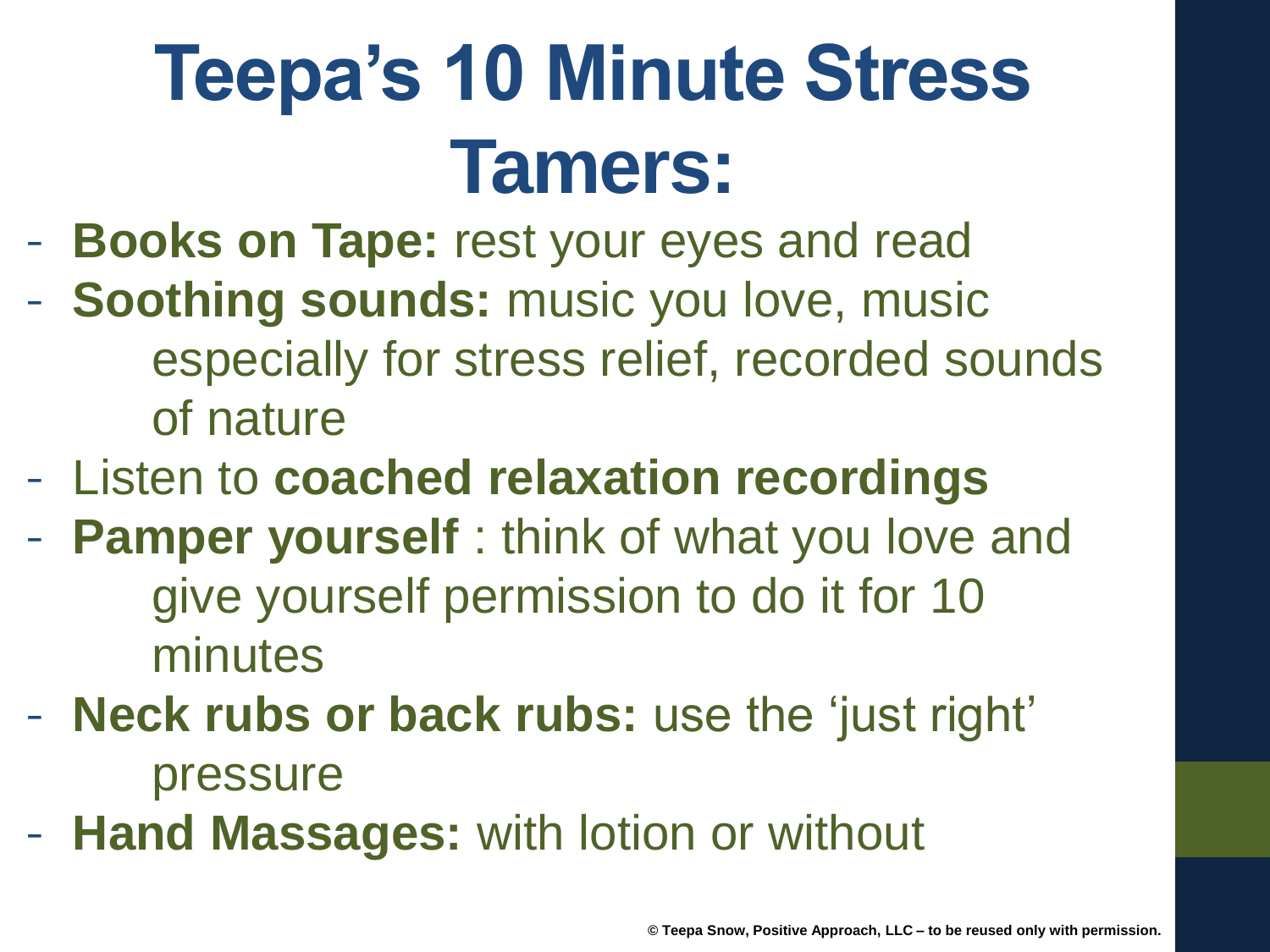- **Take a walk**
- **Sit** in the sun
- **Rock** on the porch
- **Pray** or read a passage from scripture
- **Journal:** take the opportunity to "tell it like it is"
- Cuddle and stroke a **pet**
- Have that cup of coffee or tea with **a special friend** who listens well
- Pay attention to **your personality:**
	- If you rejuvenate being alone, then seek solitude
	- If you rejuvenate by being with others, seek company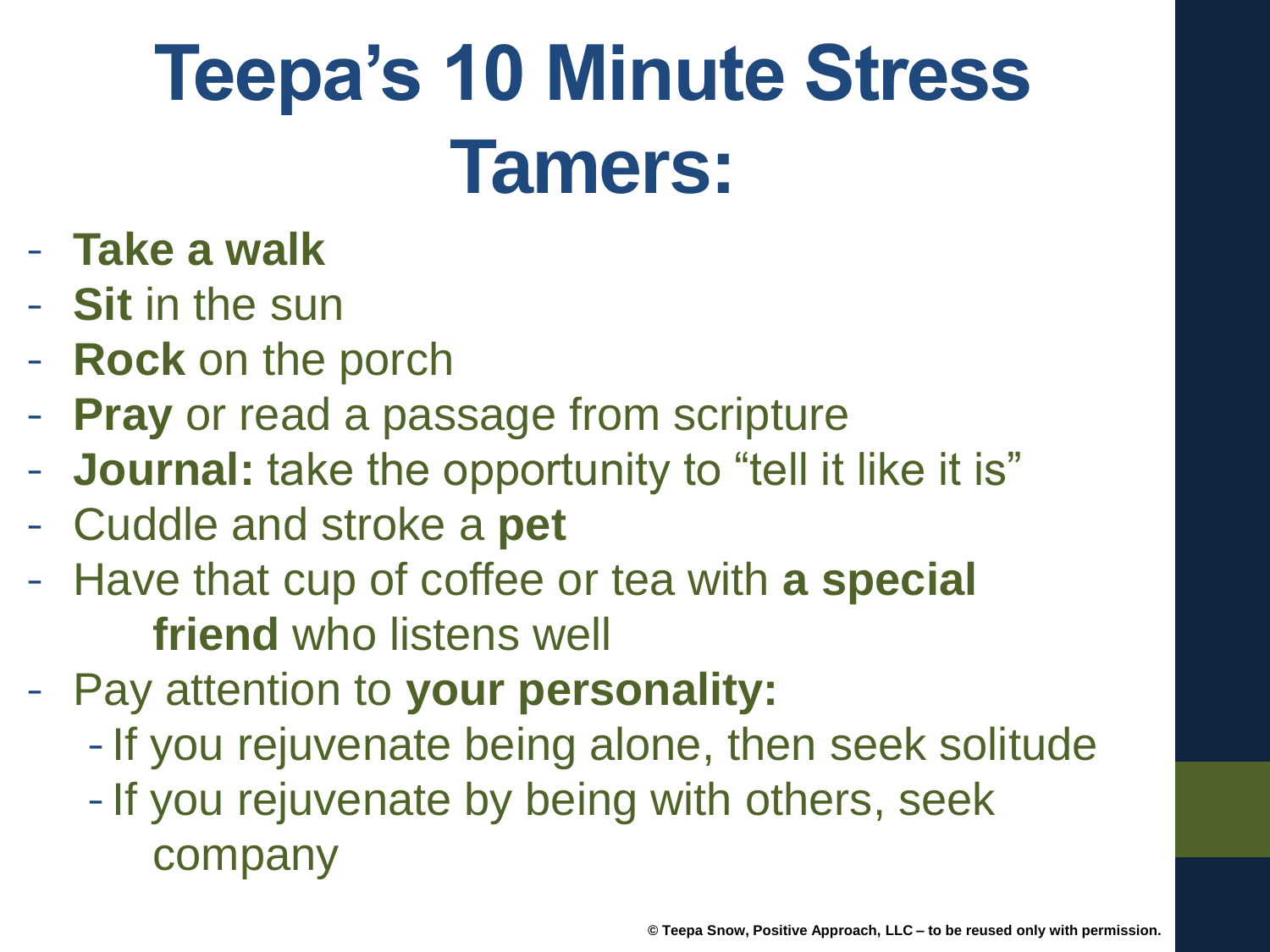

#### **How it 'used to be'**

#### **How it 'should be'**

#### **How you 'should be'**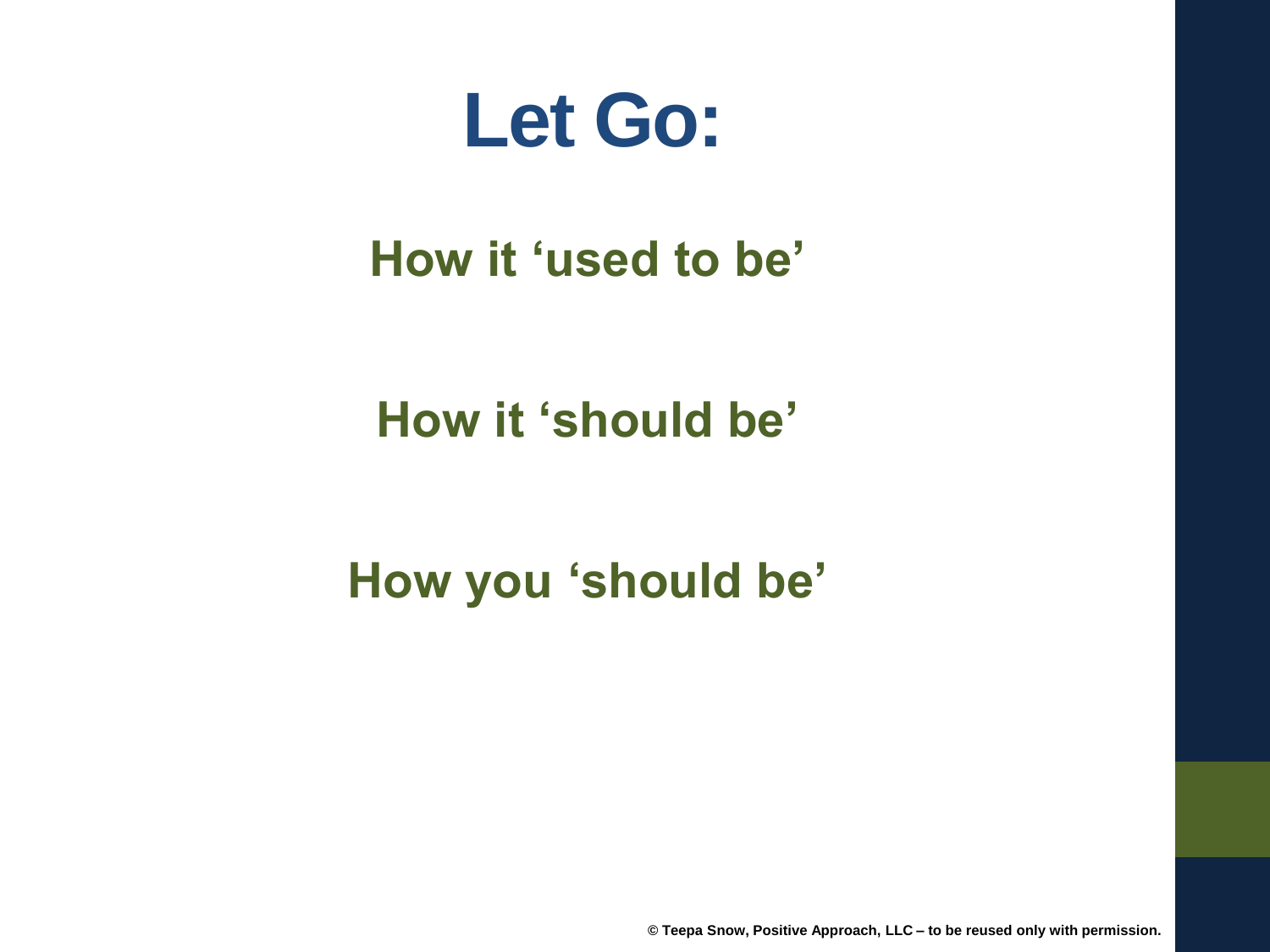

#### **Being 'right' doesn't necessarily translate into a good outcome for both of you**

**It's the relationship that is most critical, not the outcome of one encounter**

**It takes two to tango..or tangle Learn how to dance with your partner!**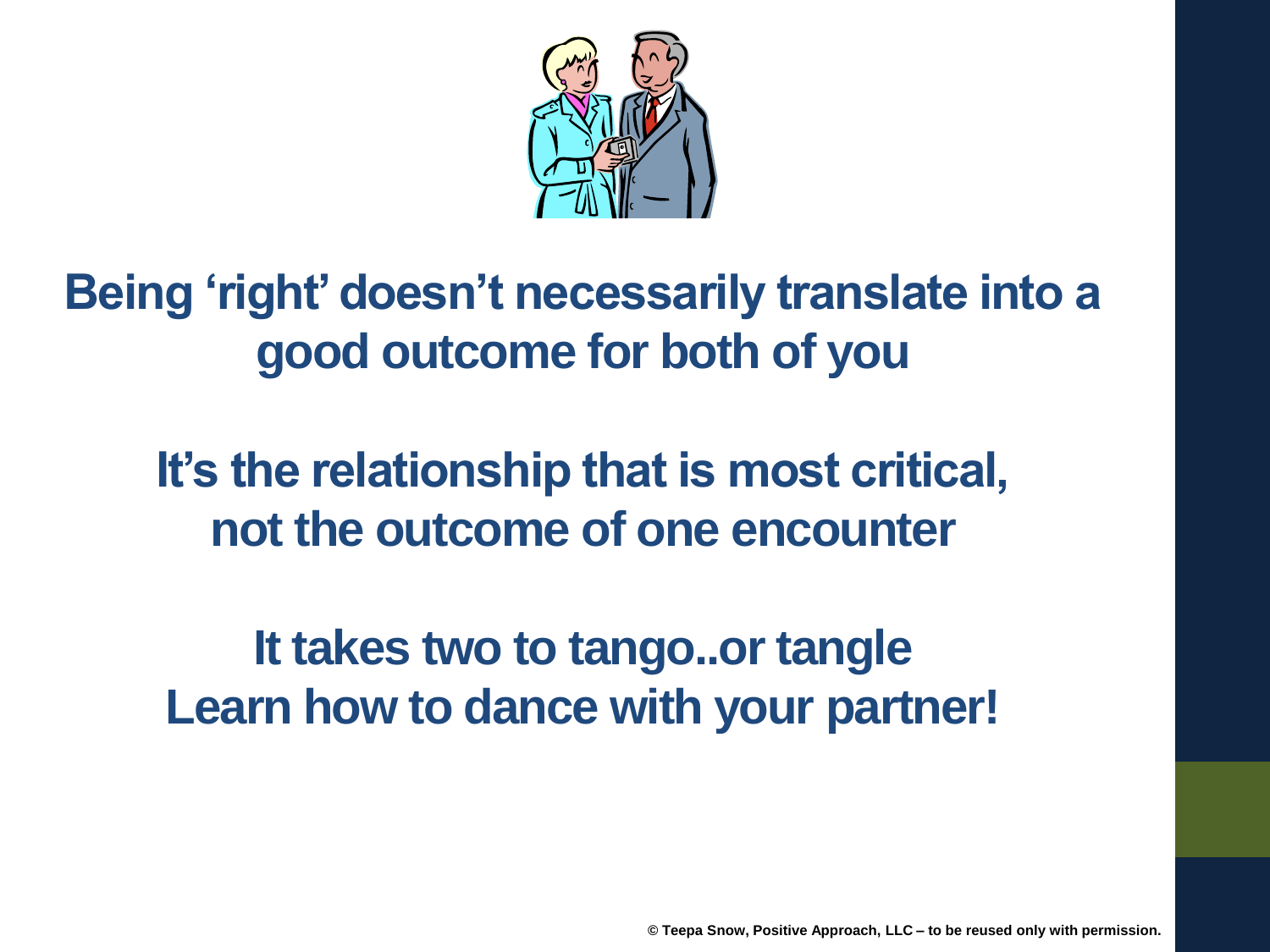### **Final Suggestions:**

- **Back off, change something and try again**
- **Adopt a 'So What' mentality**
- **Try a support group**
- **Accept yourself, and the person with dementia**
- **Look for the joy!!!**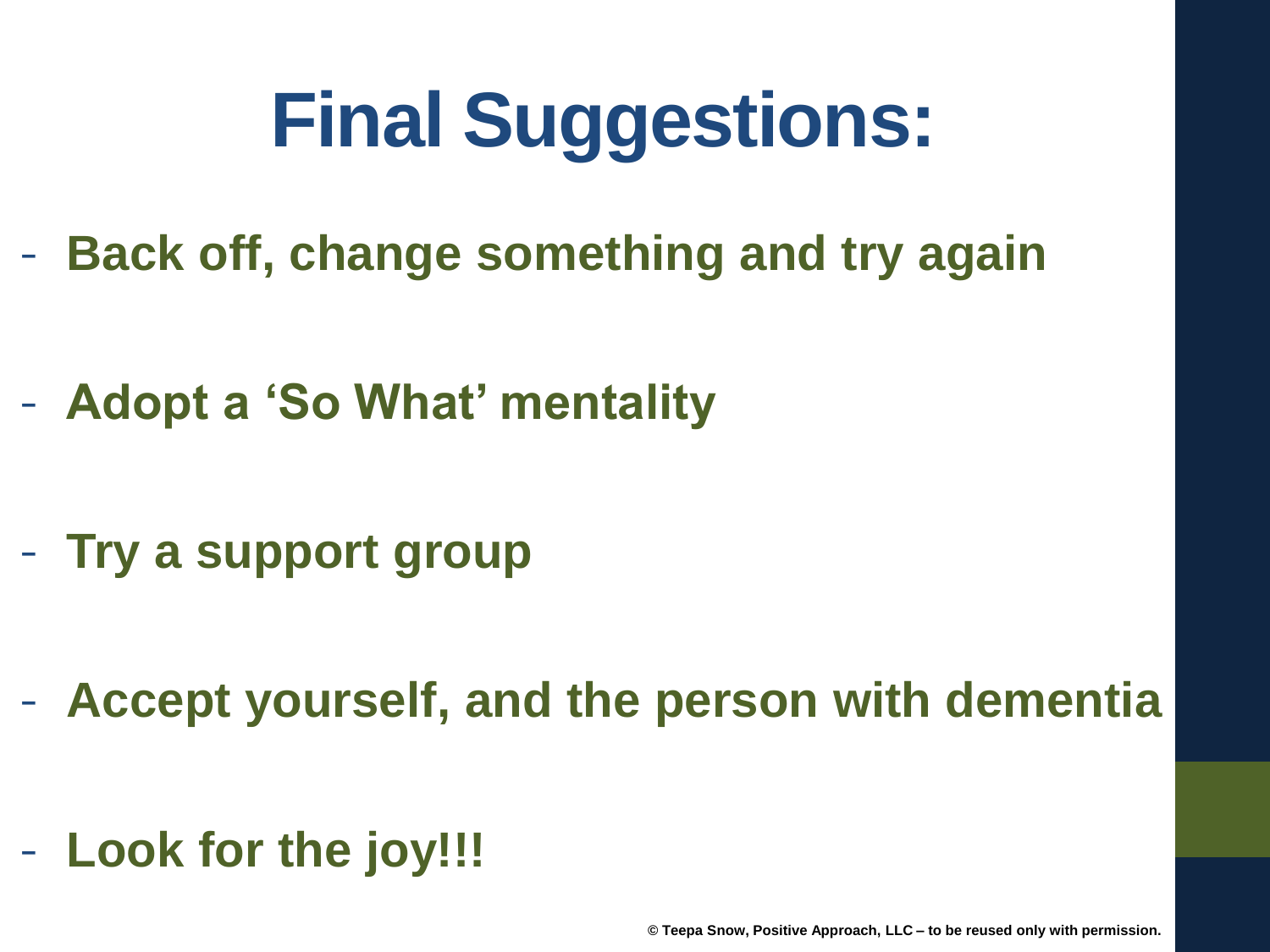#### DISCI AIMER

The content contained in this presentation is strictly for informational purposes. Therefore, if you wish to apply concepts or ideas contained from this presentation you are taking full responsibility for your actions. Neither the creators, nor the copyright holder shall in any event be held liable to any party for any direct, indirect, implied, punitive, special, incidental or other consequential damages arising directly or indirectly from any use of this material, which is provided as is, and without warranties.

Any links are for information purposes only and are not warranted for content, accuracy or any other implied or explicit purpose.

This presentation is copyrighted by Positive Approach to Care and is protected under the US Copyright Act of 1976 and all other applicable international, federal, state and local laws, with ALL rights reserved. No part of this may be copied, or changed in any format, sold, or used in any way other than what is outlined within this under any circumstances without express permission from Positive Approach to Care.

> Copyright 2017, All Rights Reserved Teepa Snow and Positive Approach to Care